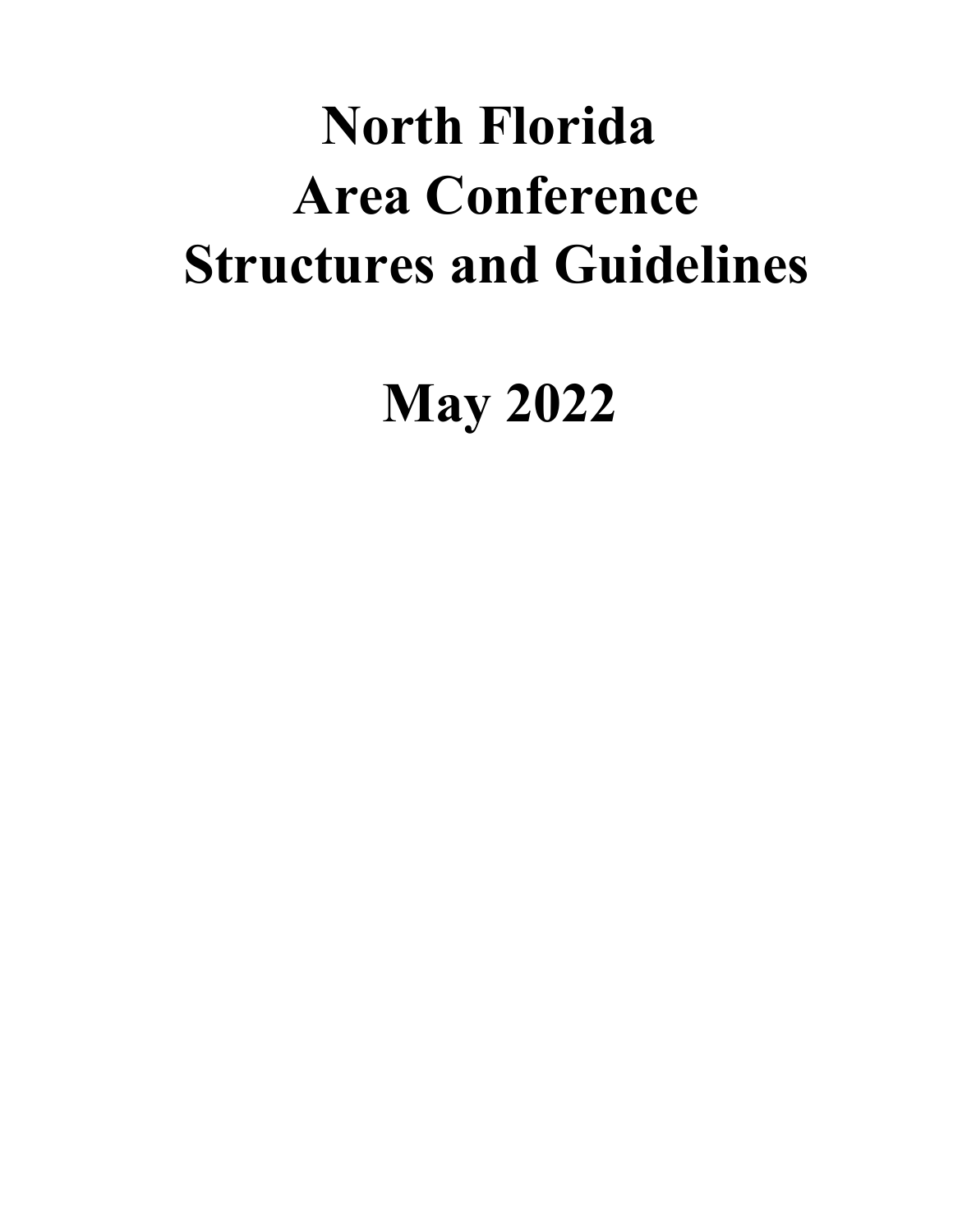## **TABLE OF CONTENTS**

| 1.  |                                   |  |
|-----|-----------------------------------|--|
| 2.  |                                   |  |
| З.  |                                   |  |
| 4.  |                                   |  |
| 5.  |                                   |  |
| 6.  |                                   |  |
| 7.  |                                   |  |
|     |                                   |  |
|     |                                   |  |
|     |                                   |  |
|     |                                   |  |
|     |                                   |  |
|     |                                   |  |
|     |                                   |  |
|     |                                   |  |
|     |                                   |  |
|     |                                   |  |
|     |                                   |  |
|     |                                   |  |
|     |                                   |  |
| 8.  |                                   |  |
|     |                                   |  |
|     |                                   |  |
|     |                                   |  |
|     |                                   |  |
|     |                                   |  |
|     |                                   |  |
|     |                                   |  |
| 9.  |                                   |  |
|     |                                   |  |
|     |                                   |  |
|     |                                   |  |
|     |                                   |  |
| 10. |                                   |  |
| 11. | VOTING FLIGIRILITY AND PRIVILEGES |  |
| 12. |                                   |  |
| 13. |                                   |  |
| 14. |                                   |  |
| 15. |                                   |  |
| 16. |                                   |  |
| 17. |                                   |  |
| 18. |                                   |  |
|     |                                   |  |
|     |                                   |  |
|     |                                   |  |
|     |                                   |  |
|     |                                   |  |
|     |                                   |  |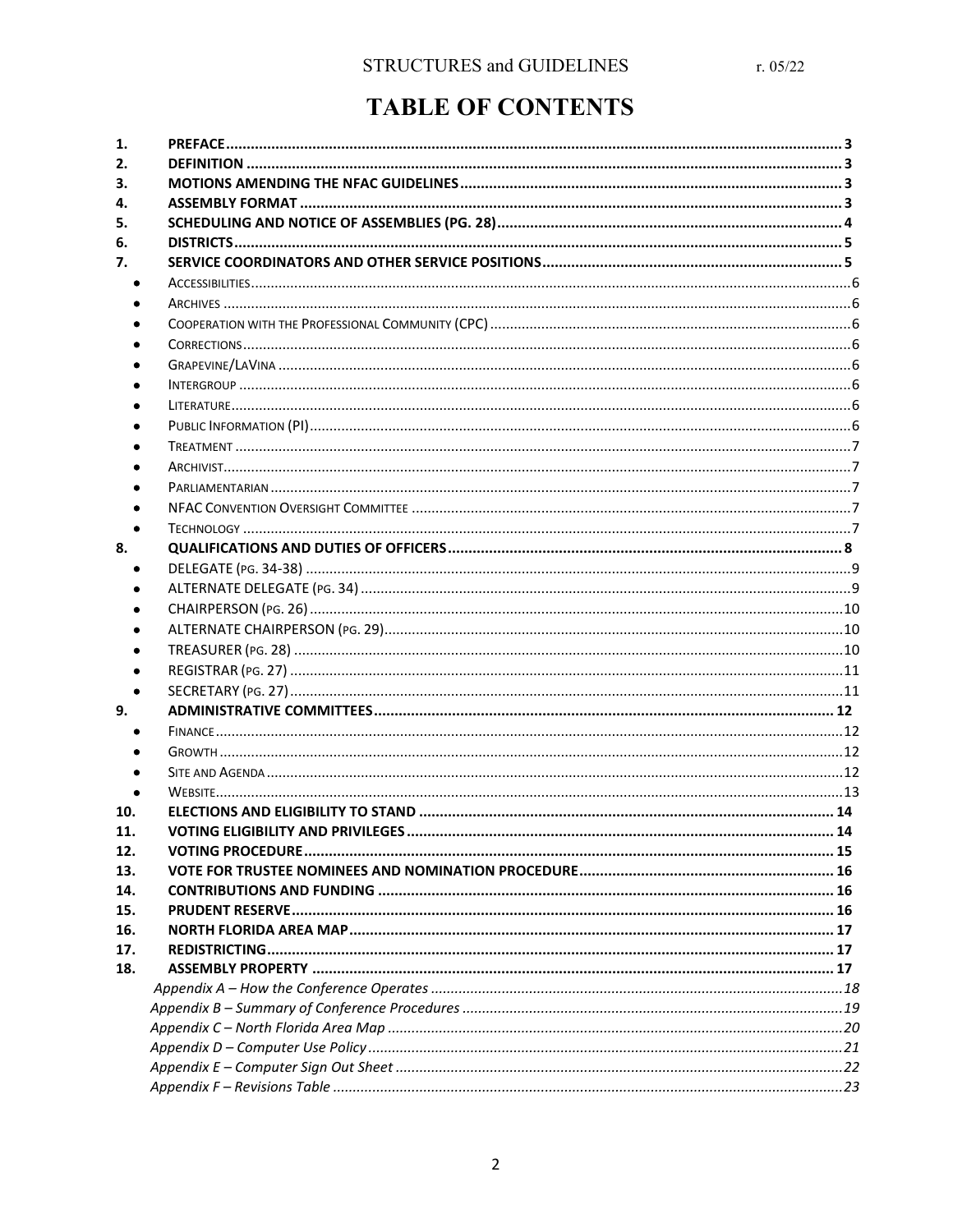#### <span id="page-2-0"></span>**1. PREFACE**

These guidelines are not intended to replace the current A.A. Service Manual. Each Area is autonomous, and these guidelines are to assist in clarifying matters which pertain specifically to the North Florida Area Conference, Inc. (NFAC). References to the A.A. Service Manual are included to make these guidelines a concise service reference for its members.

#### <span id="page-2-1"></span>**2. DEFINITION**

In these guidelines, the following definitions apply:

- The North Florida Area hereafter known as the North Florida Area Conference, Inc. (NFAC) is the geographic region designated as Area 14 by the General Service Conference of Alcoholics Anonymous World Services.
- The NFAC Committee is made up of District Committee Members (DCMs), Service Coordinators, Administrative Committee Chairpersons, and Area Officers.
- The NFAC Assembly is a meeting, with proper notice, of the Area Committee and the General Service Representatives (GSRs) of registered A.A. groups within the Area that desire to participate.
- The NFAC is the mainspring of the conference structure-the democratic voice of the membership expressing itself, according to the A.A. Service Manual.
- North Florida Area Conference, Inc. is the legal entity incorporated under the laws of the State of Florida through which the Assembly conducts business with the public.
- All references to the Service Manual will be to the most current revision. If the referenced language of the Service Manual changes, Structures and Guidelines will be modified to the correct language. References are to specific page and the format is: (pg. ##).

#### <span id="page-2-2"></span>**3. MOTIONS AMENDING THE NFAC GUIDELINES**

Any proposed amendment to these guidelines:

- Shall be submitted in writing to the Chairperson
	- o with a copy to the Delegate, Secretary, Parliamentarian and Translator.
- The proposed amendment may be sent to the appropriate Administrative Committee at the discretion of the Chairperson.
- The Chairperson shall include the proposed amendment on the assembly agenda.
- A two-thirds (2/3) vote in favor by the GSRs, DCMs, Officers and Service Coordinators present and voting shall constitute adoption of the amendment.

#### <span id="page-2-3"></span>**4. ASSEMBLY FORMAT**

- Saturday
	- o Workshops
		- Service Coordinators
		- DCM and Officers meeting
		- GSR workshop.
	- o Workshop minutes will be taken and given to the Secretary.
	- o Open speaker meeting on Saturday night
		- Except the fourth quarter of even years when the Voting Assembly takes place.
- Sunday
	- o Assembly
	- o Uses Robert's Rules of Order as modified by the current revision of the General Service Conference
	- o Follows Summary of Conference Procedures (Appendix A) as adopted by the body.
	- o All business of the Assembly will be conducted only with members of the NFAC or individuals approved by the Chairperson.
	- o In order to vote at the Sunday Business Meeting, you must be in your seat at your District's assigned table by 9:00am for Roll Call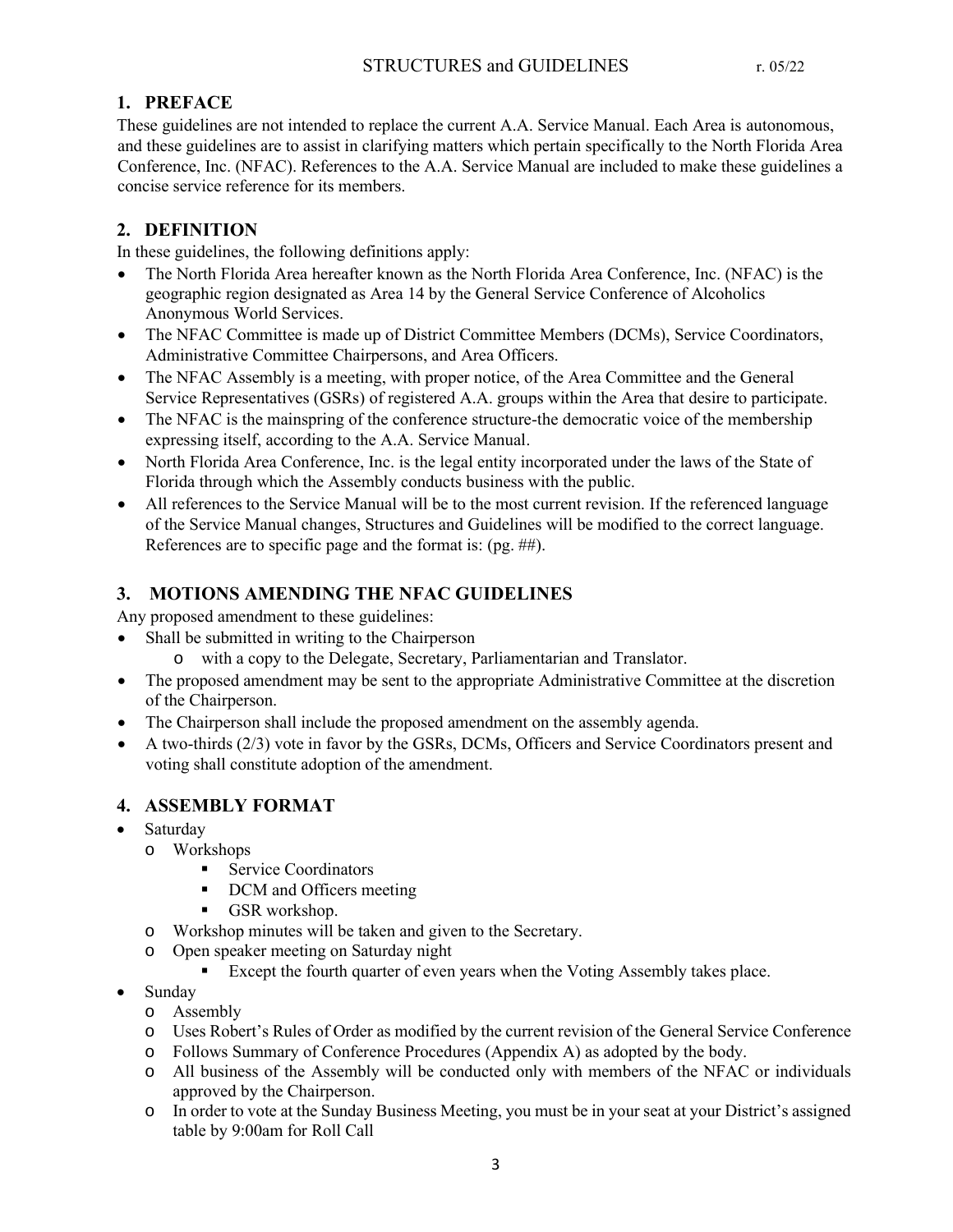- o Business not on the agenda can be brought before the Assembly from the floor.
- o The Voting Assembly takes place in the fourth quarter of even years

#### <span id="page-3-0"></span>**5. SCHEDULING AND NOTICE OF ASSEMBLIES (pg. 20)**

- The Assembly shall convene on a quarterly basis in a fixed location.
- The dates shall be determined by the Site and Agenda Administrative Committee and hotel per contract.
	- o Non election October Assemblies include an inventory conducted by the South Florida Area 15 Delegate or if not available as designated by Chairperson.
	- o Once every two years, the Southeastern Regional Trustee will be invited to the Assembly.
	- o Other meetings, sessions or committee meetings may be scheduled from time to time as decided by the Chairperson.
- Assemblies shall be scheduled for a minimum of a year and preferably for a two-year period beyond the current year.
- Consideration shall be given to any state or regional A.A. functions to avoid conflict when setting the date for assemblies.
- The Chairperson sets the agenda.
- The Registrar shall mail a notice of each Assembly to the GSRs, DCMs and the NFAC Committee, at least 30 days in advance of the Assembly.
- The mailing shall also include the minutes of the previous Assembly meeting and the proposed agenda.
- All information regarding the Assembly should be forwarded to the Secretary sufficiently in advance of the mailing deadline to ensure its inclusion in the mailing.
- The agenda mailed to the members of the Assembly shall include specific items of business scheduled to be submitted for discussion and voting.
- Other items of business brought before the Area shall be added to the agenda if appropriate.
- The order of business for the business session of each Assembly is:
	- o Opening
	- o Roll Call
	- o Anonymity Statement
	- o Short Form of the Concepts
	- o Secretary's Report
	- o Treasurer's Report
	- o Delegate's Report
	- o Alternate Delegate's Report
	- o Chairperson's Report
	- o Alt Chairperson's Report
	- o Registrar's Report
	- o Special Reports
	- o Service Coordinators' Reports
		- Accessibilities
		- Archives
		- Archivist
		- Cooperation with the Professional Community
		- Corrections
		- Grapevine/LaVina
		- Intergroup
		- Literature
		- Public Information
		- **Treatment**
	- o Administrative Committee Reports
		- Finance
		- **Growth**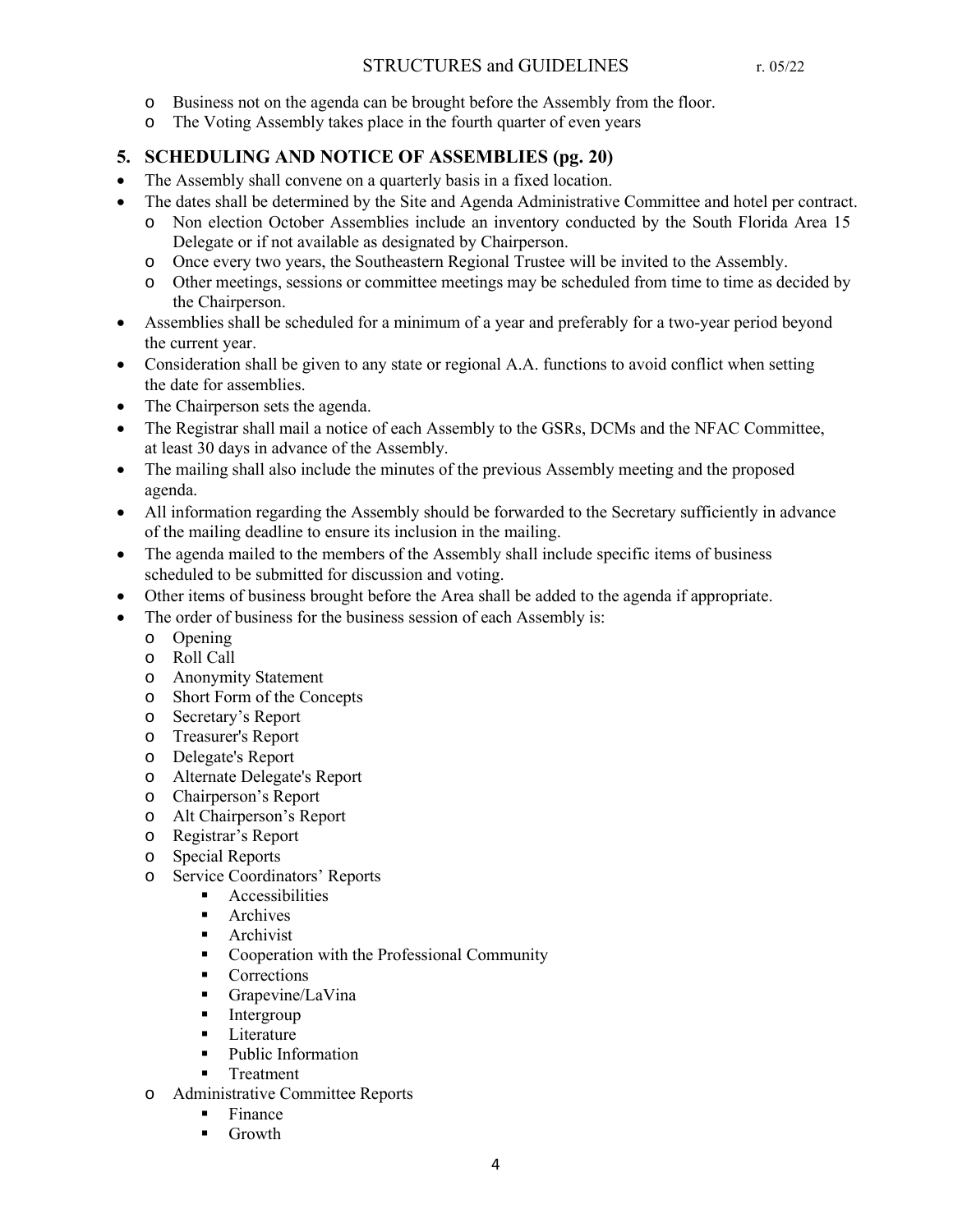- Site and Agenda
- Website
- o Old Business
- o New Business
- o Closing

#### <span id="page-4-0"></span>**6. DISTRICTS**

It is suggested that elections be held every two (2) years and that the GSRs, DCMs, and Alternates serve their terms concurrent with the NFAC Panel.

- General Service Representative (GSR) (pg. 7)
	- o Links their groups with A.A. as a whole
	- o Represents the voice of their group conscience
	- o Attends their District meeting
		- Reports their group conscience to the DCM
	- o Attends the Assembly
		- Voting their group conscience in manners affecting the Area. (pg. 7)
	- o Brings information and problems which affect A.A. unity, health and growth, as well as suggested remedies back to the group
	- o Two (2) years of sobriety is suggested.
- District Committee Member (DCM) (pg. 13):
	- o Links the GSR and the Delegate
	- o Served in past Group and District activities
	- o Receives reports from groups through the GSRs
	- o Makes personal contact with the Groups in the District.
	- o Holds regular District meeting
	- o Attends Assemblies
		- Obtains up-to-date Group information
		- Keeps GSRs informed about Conference activities.
	- o Serves on an Administrative Committee as assigned.
	- o Four (4) years of sobriety is suggested
- Alternate District Committee Member (pg. 16):
	- o The Alternate DCM should have the same qualifications as the DCM as they may be required to assume all or part of the term of office due to unforeseen circumstances
		- Assists and participates in District responsibilities
- Local Committee Member (LCM) (pg. 108 Appendix F):
	- o If the number of groups in a district increase, the responsibilities of the DCM can be met by adding additional committee members called LCMs.
		- Does not carry a vote at the Assembly.

#### <span id="page-4-1"></span>**7. SERVICE COORDINATORS AND OTHER SERVICE POSITIONS**

A willingness to learn, and an enthusiasm to carry the message are more important qualifications than knowledge of a particular area of service. Those interested in a position should present their name to the Chairperson after the election assembly. The Service Coordinators are appointed by the Chairperson after the election. It is suggested that Service Coordinators have at least two (2) years of sobriety.

- The duties of the Service Coordinators are
	- o Select an Alternate Service Coordinator to serve concurrently with them.
	- o Create, conduct and facilitate a workshop at each Assembly.
- Temporary Service Coordinators if required may be appointed by The Chairperson to assist the Panel in the performance of their duties.
	- o The position automatically ceases to exist upon completion of their prescribed service assignment.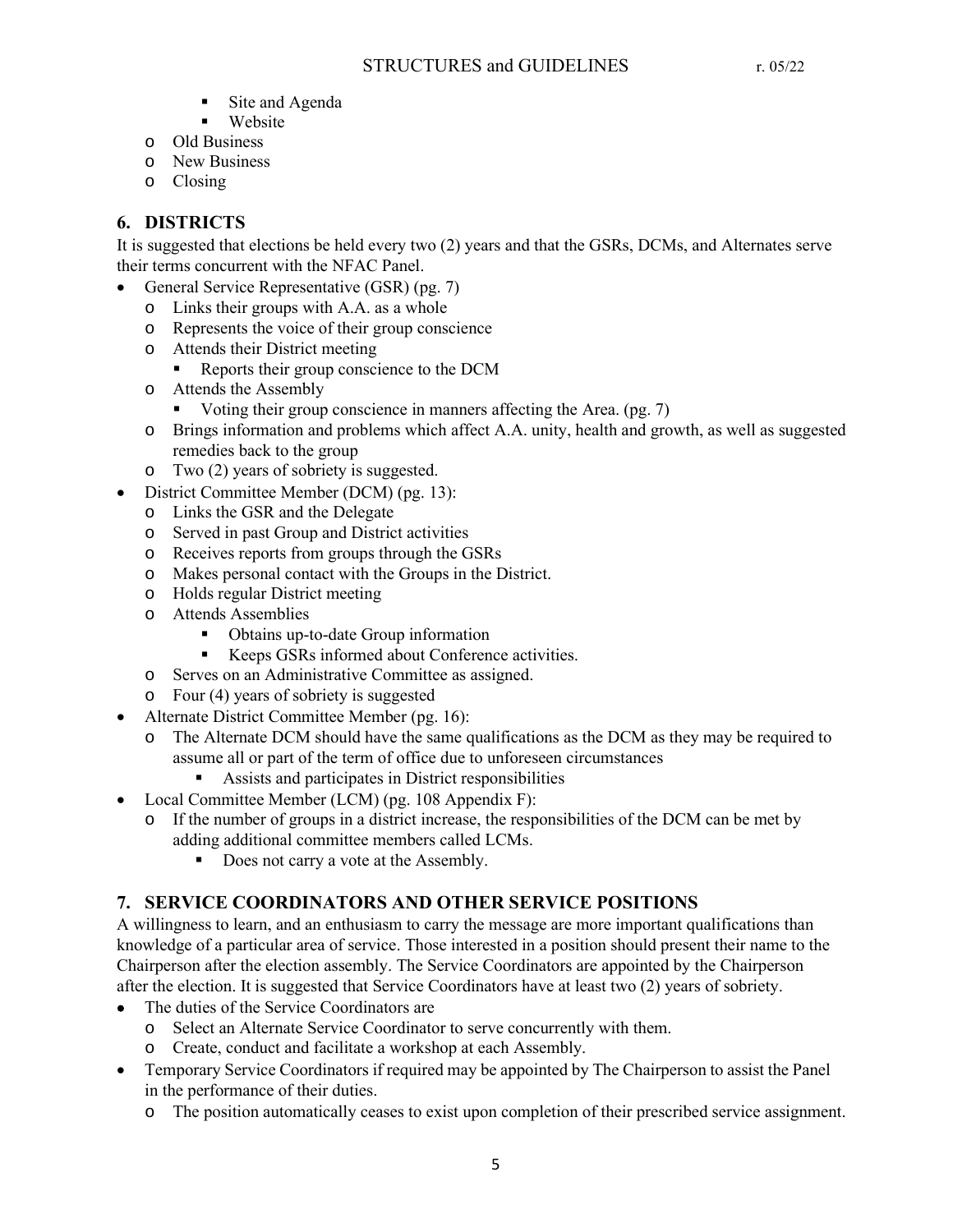- Additional Service Coordinator's position may be authorized by following the procedure for amending these guidelines.
	- o Requests for authorization of the position will be referred to the Growth, Site and Agenda, Finance, and the Website Committees.
	- o If the Committees agree, the matter will be placed on the agenda for the next Assembly.

#### **The Assembly includes the following Service Coordinator positions:**

- <span id="page-5-0"></span>• Accessibilities
	- o Coordinates the work of individual A.A. members and groups in carrying the message to those who have problems which limit their attendance at regular A.A. meetings.
		- Enlightens A.A. members and groups to their special needs.
- <span id="page-5-1"></span>• Archives
	- o Conducts workshops
	- o Displays on A.A. and Area history.
- <span id="page-5-2"></span>• Cooperation with the Professional Community (CPC)
	- o Recommends activities that will help carry the message to the still-suffering alcoholic through third party professionals such as probation officers, clergy, doctors, etc.
- <span id="page-5-3"></span>• Corrections
	- o Encourages A.A. members to assume responsibility for carrying the message to those in jail or prison.
- <span id="page-5-4"></span>• Grapevine/LaVina
	- o Coordinating the operation of the Grapevine/La Vina book store and book store raffle during Area 14 Conferences/Assemblies
	- o Working with Districts and other Service Coordinators to educate the membership about our Meeting in Print.
	- o Offering a Grapevine/La Vina information table.
- <span id="page-5-5"></span>• Intergroup
	- o Serves as a liaison between Intergroups and the members of the NFAC, facilitating "sharing common problems and solutions" (pg. 24).
- <span id="page-5-6"></span>• Literature
	- o Informs Groups, Districts or Area members through displays or other suitable methods, of all available Conference Approved Literature, audio visual material or other special items.
- <span id="page-5-7"></span>• Public Information (PI)
	- o Creates greater understanding of—and preventing misunderstanding of –the A.A. program through the public media.
	- o Educates A.A. members and groups about Alcoholics Anonymous.
	- o Is in charge of the video library.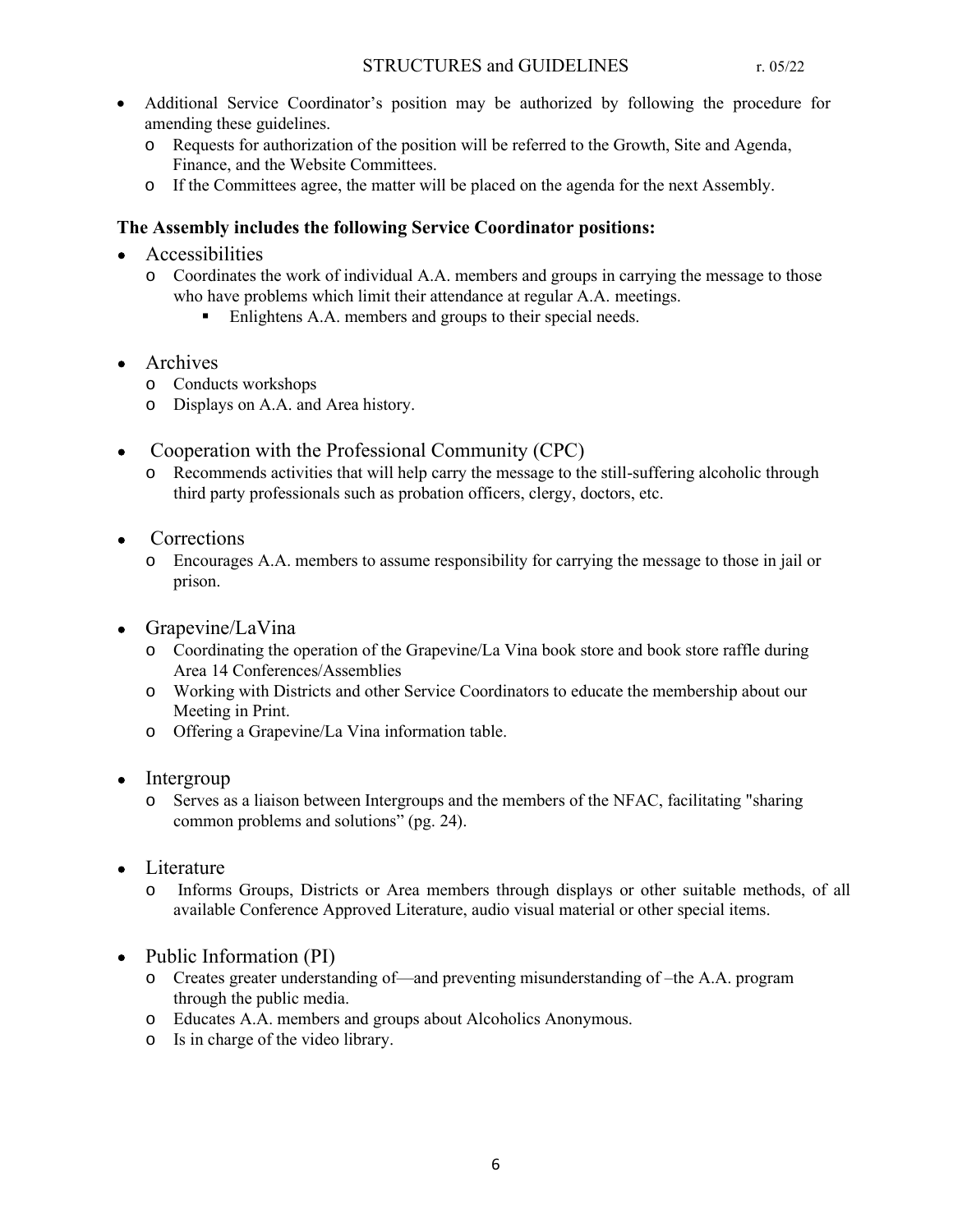#### <span id="page-6-0"></span>• Treatment

o Coordinates the work of individual A.A. members and groups in carrying the message to clients of treatment centers and other recovery institutions.

#### <span id="page-6-1"></span>**The Assembly includes Other Service Positions:**

- Archivist
	- o Voted on in non-electoral years for a two (2) year term not to exceed six (6) years.
	- o Voted on by voting members of the Assembly.
	- o Attends Assemblies
	- o Works closely with the Archives Service Coordinator
	- o Qualifications for this office:
		- Should be knowledgeable of the NFAC history.
		- Should have experience with archival and conservation procedures as well as handling of historical records.
		- **•** Should be thoroughly familiar with our primary purpose and our A.A. Traditions so as to ensure privacy and protect anonymity of the members whose names are included in the collected documents.
		- Should be an A.A. member.
	- o Duties for this office include:
		- **•** Preserving the documents, artifact items and maintaining the physical integrity of the collection.
		- Collects, organizes and preserves material of historic interest to the NFAC.
		- Works closely with the Archives Service Coordinator to ensure the integrity of the Area Archives inventory.
		- Maintains and updates the Archives inventory and assisting accumulation of historical material and information pertaining to the Area.

#### <span id="page-6-2"></span>• Parliamentarian

- o This appointed office will be for a two (2) year term, to coincide with the current rotation.
- o This position is appointed by the incoming Chairperson.
- o Does not have a vote at the Assembly
- o Receives lodging for one night at the hotel/motel where the Assembly takes place
- o Receives mileage reimbursement for the Assembly only.
- o Qualifications for this office include:
	- Should have a good working knowledge of Robert's Rules of Order as amended by the General Service Conference.
	- Has the time and desire to be present at the Assemblies.
	- Has, or is willing to gain, a good working knowledge of the Structures and Guidelines.
- o Duties for this office are, but not limited to:
	- Be present at the Saturday/DCM Officers meeting at the Assembly.
	- Be present at all Sunday business meetings of the Assembly.
	- Assist the chairperson in keeping the Assemblies operating within Robert's Rules of Order as amended by the General Service Conference and the Structures and Guidelines.
- <span id="page-6-3"></span>• NFAC Convention Oversight Committee
	- o Provides oversight of the Florida State Convention when it occurs geographically within the North Florida Area. *The Convention scope and procedures are set forth in the Advisory Actions under the Structures and Guidelines April 2006 and revised January 2014.*
- <span id="page-6-4"></span>• Technology Composition: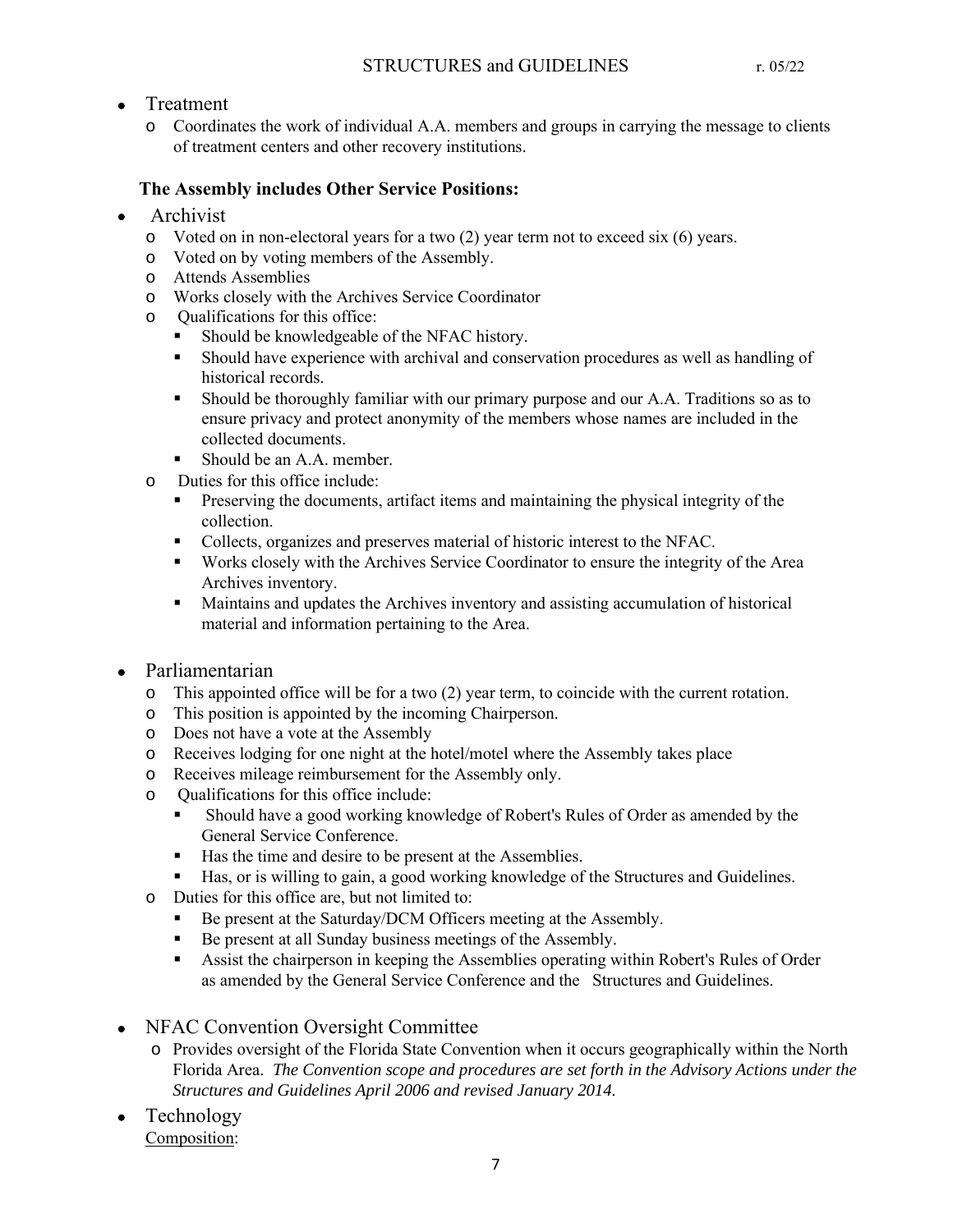#### STRUCTURES and GUIDELINES r. 05/22

- o There are not more than seven voting members of this committee and non-voting volunteers as needed. These should consist of the Chair, and five (5) additional members. It is suggested that all members of the Committee have demonstrated knowledge and experience in service and technology areas that are of benefit to the tasks at hand, or demonstrate a willingness to learn.
- o The Chair will be appointed by the Area Chairperson, as a voting member of Area 14. The remaining members will be selected by the Committee Chairperson and approved by the Area 14 Chairperson. The Area 14 Chairperson will be an ex-officio member of the Committee.

#### Scope:

o The Committee will be a permanent, non-administrative committee. The Committee will act to ensure continuity with technology used by Area 14 and will consult with other Area Committee members in planning, selecting, obtaining, maintenance and use of technology.

Hardware and Software:

- o Maintains records of technology equipment and software, including those assigned to Area Panel members, and oversees transfer of equipment at beginning of each panel. Provide an inventory of all equipment and software licenses to the Area 14 Finance Chair at the beginning of each panel.
- o Receives all requests for use of technology equipment for use at assembly and other Area 14 events. Provides AV and Virtual support as requested, and oversees AV support, providing equipment set-up and securing outside resources as deemed fiscally responsible.

#### Virtual Needs:

- o The Area Chairperson will maintain "ownership" status of any Area 14 virtual accounts with Zoom or other providers. The Committee Chair, or their designee, will administer the accounts, assigning user levels, scheduling meetings, etc. A roster of members available to provide virtual hosting and other support for virtual/hybrid events and other necessary administrative functions will be maintained.
- o Evaluates Area 14 immediate and future needs for equipment, software licenses, for production or contractor outside help, including, securing and evaluating bids in order to make fiscally responsible purchases.
- o Considers future technology, equipment and software needs including integration of other Area functions within the committee, such as website and/or communications.

#### Short and Long-Term Planning:

o The Committee will be responsible for evaluating Area 14 immediate and future needs for equipment, software licenses, for production or contractor outside help. Including, securing and evaluating bids in order to make fiscally responsible purchases.

#### <span id="page-7-0"></span>**8. QUALIFICATIONS AND DUTIES OF OFFICERS**

- These are common qualities that each person seeking office should possess:
	- o Ability to work well with others
	- o Time and willingness to do the job effectively:
	- o Suggest that you speak with the officer, holding the office you seek, to get a good understanding of what the office entails and the time the job requires.
		- Many of the Officer's jobs require additional technological skills.
		- It is suggested that those considering standing for office have the ability to operate a computer.
		- Computer skills are necessary for:
			- Performing many job tasks
			- Communicating with other panel members
			- Communicating with the fellowship in general.
	- o Any Officer who is given Area equipment is responsible for that equipment
		- Must give an inventory to the Area Finance Chair.
	- o Each Officer has the responsibility of submitting: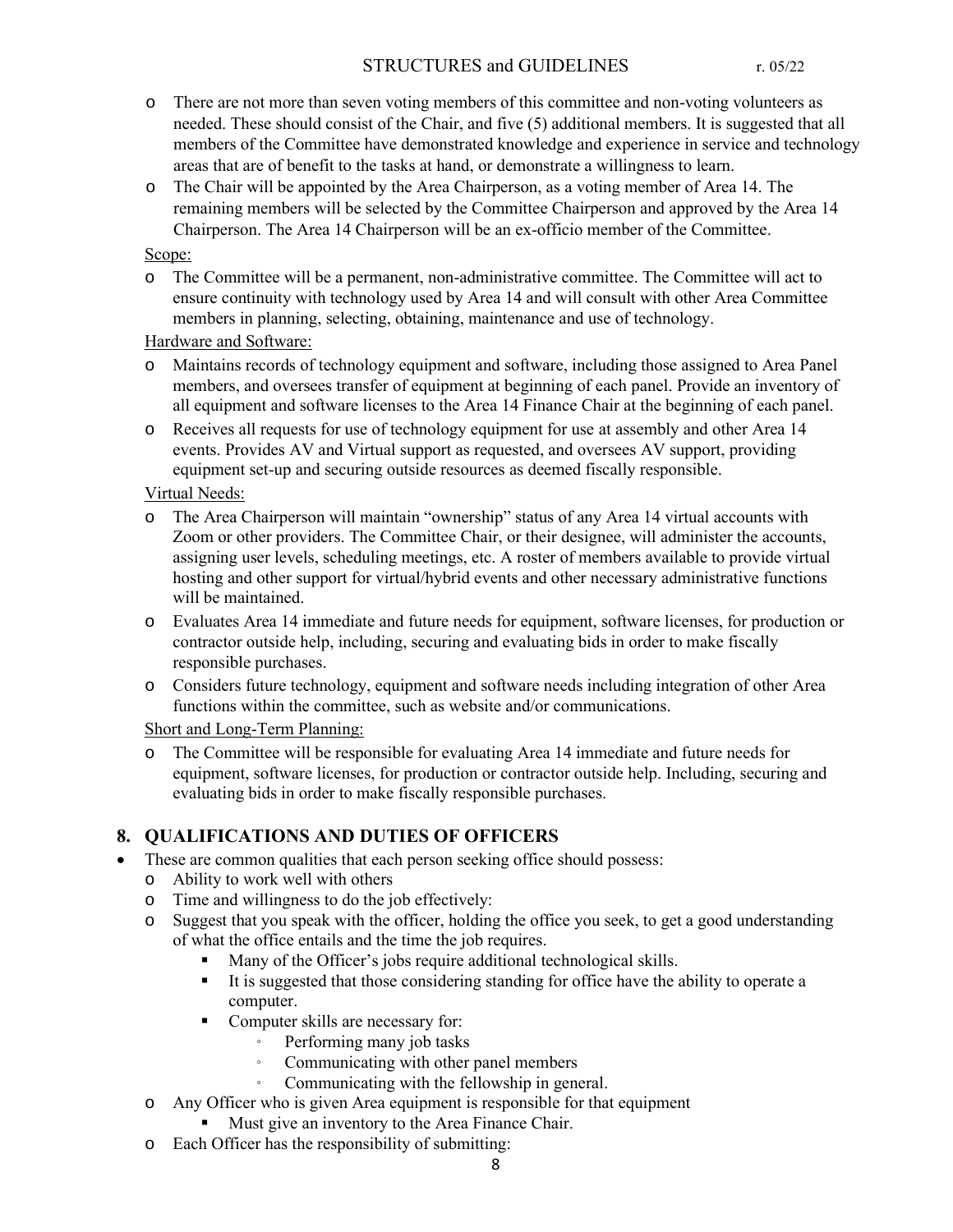- Reports to the Secretary after each Assembly
- Budgets to the Treasurer on or before the April Assembly.
- <span id="page-8-0"></span>• DELEGATE  $(pg. 34-38)$ 
	- o Duties:
		- NFAC Representative to the annual General Service Conference.
		- Works with the Chairperson in preparing the agenda for Assemblies.
		- **•** Delivers Conference reports to District meetings when requested
		- Participates in Area or District activities if called upon.
		- Attends:
			- Florida State Convention
			- Southeastern Delegates "Get Together" in Atlanta.
			- Southern States Alcoholics Anonymous Service Assembly
			- Southeastern Regional Forum
			- International Convention
		- Provides or Participates in:
			- Leadership
				- Training
					- Especially for new GSRs and DCMs,
			- Workshops whenever possible.
			- Service talks
		- **•** Delegate Elect attends the Southeast Regional Forum
		- If the Delegate is unable to attend the General Service Conference the elected Officers, in the following order will assume this duty as long as otherwise qualified including having served as DCM:
			- Alternate Delegate
			- Chairperson
			- Alternate Chairperson
			- Treasurer
			- Registrar
			- Secretary
	- o Qualifications:
		- Suggested 5 or 6 years of continuous sobriety
		- Time and desire to serve
		- Must be a past DCM
		- **•** Offer and accept suggestions as well as criticisms
		- Have knowledge of A.A. affairs
		- Must be able to find the correct information when they do not know the answers
		- **•** Thorough familiarity with the 12 Traditions and 12 Concepts and how they apply to local needs
		- Be able to organize and lead

#### <span id="page-8-1"></span>• ALTERNATE DELEGATE (pg. 34)

The Alternate Delegate should have the same qualifications as the Delegate as they may be required to assume all or part of the Delegate's term of office due to unforeseen circumstances.

- o Duties:
	- Attends Assembly meetings
	- Attends the February mini-conference Southeastern Delegate "Get Together" in Atlanta
	- Should be prepared to replace the Delegate at any time.
	- Chairperson of the Growth Committee
	- Chairperson of the Florida State Convention Oversight Committee.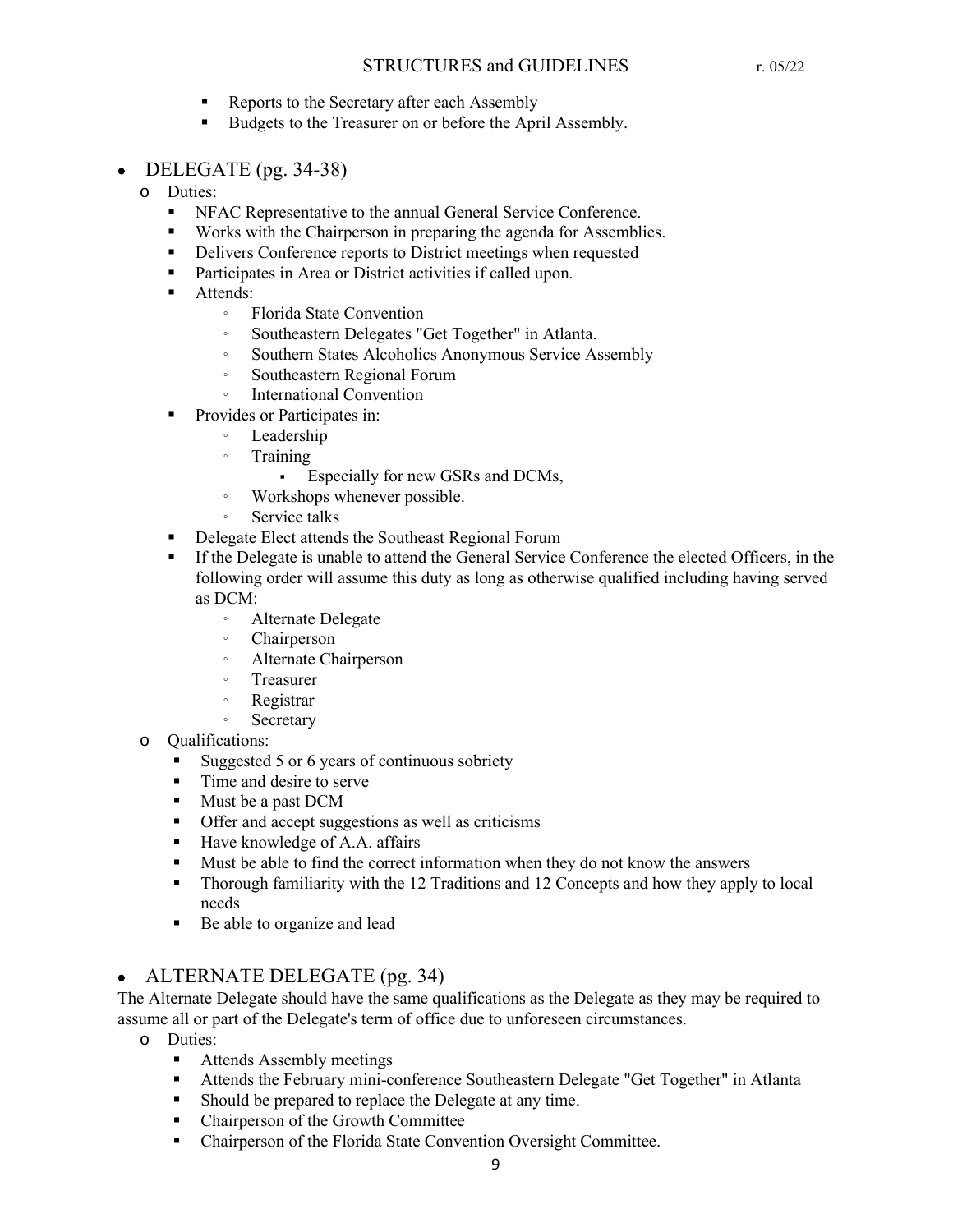#### <span id="page-9-0"></span>• CHAIRPERSON (pg. 26)

- o Duties:
	- Acts as administrative officer of the Assembly
		- Responsible for overseeing all Area operations.
	- Conducts the Assembly business session in an orderly manner
	- **•** Prepares the agenda for Assemblies with assistance of the Officers Provides agenda to Secretary at least 30 days prior to the assembly,
	- **EXECT** Appoints the Service Coordinators, Parliamentarian, Finance Chairperson, and Website Chairperson
	- Chairperson Elect attends the Southeast Regional Forum
- o Qualifications:
	- Suggested 3 to 5 years of sobriety
	- Should have the time and desire to serve
	- **•** Thorough familiarity with the 12 Traditions and 12 Concepts and how they apply to local needs

#### <span id="page-9-1"></span>• ALTERNATE CHAIRPERSON (pg. 29)

The Alternate Chairperson should have the same qualifications as the Chairperson as they may be required to assume all or part of the Chairperson's term of office due to unforeseen circumstances.

- o Duties:
	- Assume the Chairperson's duties in the Chairperson's absence
	- Assist and support the Chairperson in carrying out duties as needed
	- Serve as Chairperson of the Site and Agenda Committee
	- Oversees the Scholarship Fund
		- Serve as contact person for DCM's that have an eligible voting member requesting a room for Saturday night
		- helps in booking the room for eligible voting members
		- keeps track of the balance in the Scholarship Fund
- <span id="page-9-2"></span>• TREASURER (pg. 28)
	- o Duties:
		- Receives and records contributions from A.A. groups and other sources
			- An Excel database from the Registrar is used to help credit Group Contributions.
		- Serves on the Finance Committee
			- Gives access to the Finance Chair to the online checking account
		- Managing the Area's monies
			- Maintains a record of all monies received and dispersed.
			- Requires the ability to do monthly bank reconciliation, preferably making weekly deposits,
			- Settles all bills with the hotel where each assembly is located
			- Issues checks for expenses.
		- Maintains a bank account
			- be aware of the banks guideline
		- Maintains a savings account for the prudent reserve.
			- Researches the best interest rates for the prudent reserve.
		- Must have a signature card signed by the Delegate, Chairperson, and Treasurer
			- All checks shall require the signature of two of the above
			- All online payments, written or electronic, require review of the invoice and approval by two of the signors prior to disbursement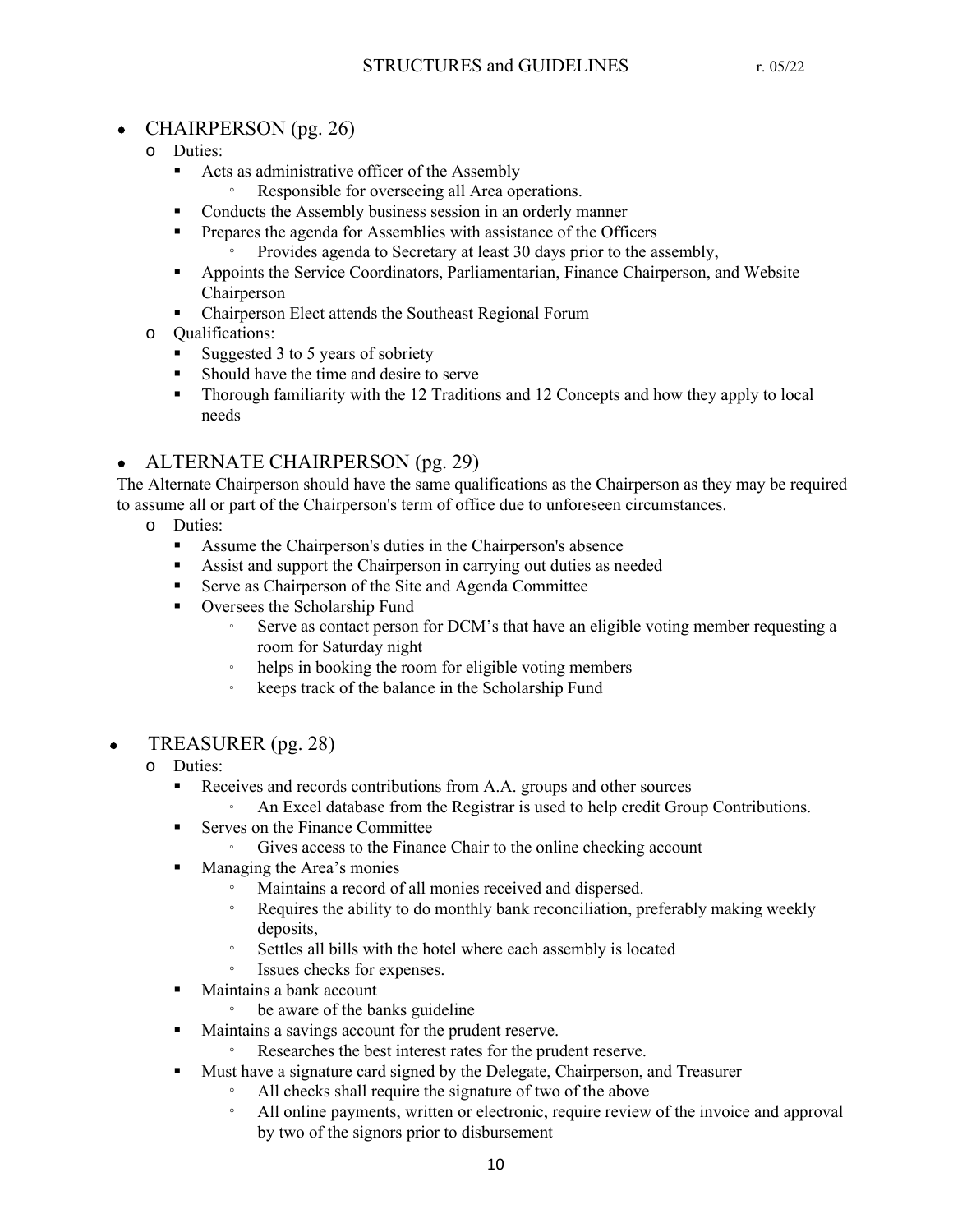- **•** Provides a financial report at each Assembly
- Provides an annual written in-depth report of all transactions.
- **•** Prepares a one-year proposed budget to be presented to the body for approval.
- **•** Monitors expenditures by Committees to help ensure spending is within budget limits
- At the first Assembly of each year, presents to the Finance Committee a report of "large differences" between actual costs for the prior year and the approved budget for that year, for review and consideration by the Committee
- Files Sales Tax and Corporate Annual Tax reports online
- Speaks with Group Treasurers that need advice or help and attend District Workshops if needed
- o Qualifications:
	- Should have the time and ability to keep accurate records
	- Computer skills
	- Ability to be firm and diplomatic
	- Working knowledge of QuickBooks and Excel or be willing to learn
	- Knowledge of double entry bookkeeping

#### • REGISTRAR (pg. 27)

- <span id="page-10-0"></span>o Duties:
	- Maintains the database
		- Of GSRs, DCMs, Service Coordinators, Officers, Past Delegates and Groups for
			- mailing labels and roster
			- the use of the Area Committee
			- composes correspondence and reports
		- Of voting members in the North Florida Area Conference, Inc.
	- Assists the GSO Records department to keep their records up to date
	- Conducts the roll call at the Assembly Business meetings
	- Gives the official count to the Chairperson
	- Submits the Registrar's and Attendance Reports to the Area Secretary
- o Qualifications:
	- Should have the time and ability to keep accurate records
	- Computer skills
	- Ability to be firm and diplomatic
	- Respects the confidentiality of all information
		- to be used only for NFAC business
			- Any other distribution must be approved by the Assembly

#### <span id="page-10-1"></span>• SECRETARY (pg. 27)

- o Duties:
	- Responsible for keeping accurate minutes
		- Of the Assembly
		- Quarterly officers' meetings when held
			- Prepares these minutes to be mailed and emailed
				- To all GSRs, DCMs, Service Coordinators, Officers, Past Delegates
				- Any A.A. member who requests a copy
				- The mailing will include
					- The meeting agendas for the next Assembly
					- The Florida State Convention flyer
					- Any other material, as directed, if submitted in time.
				- Requests the mailing addresses from the Registrar.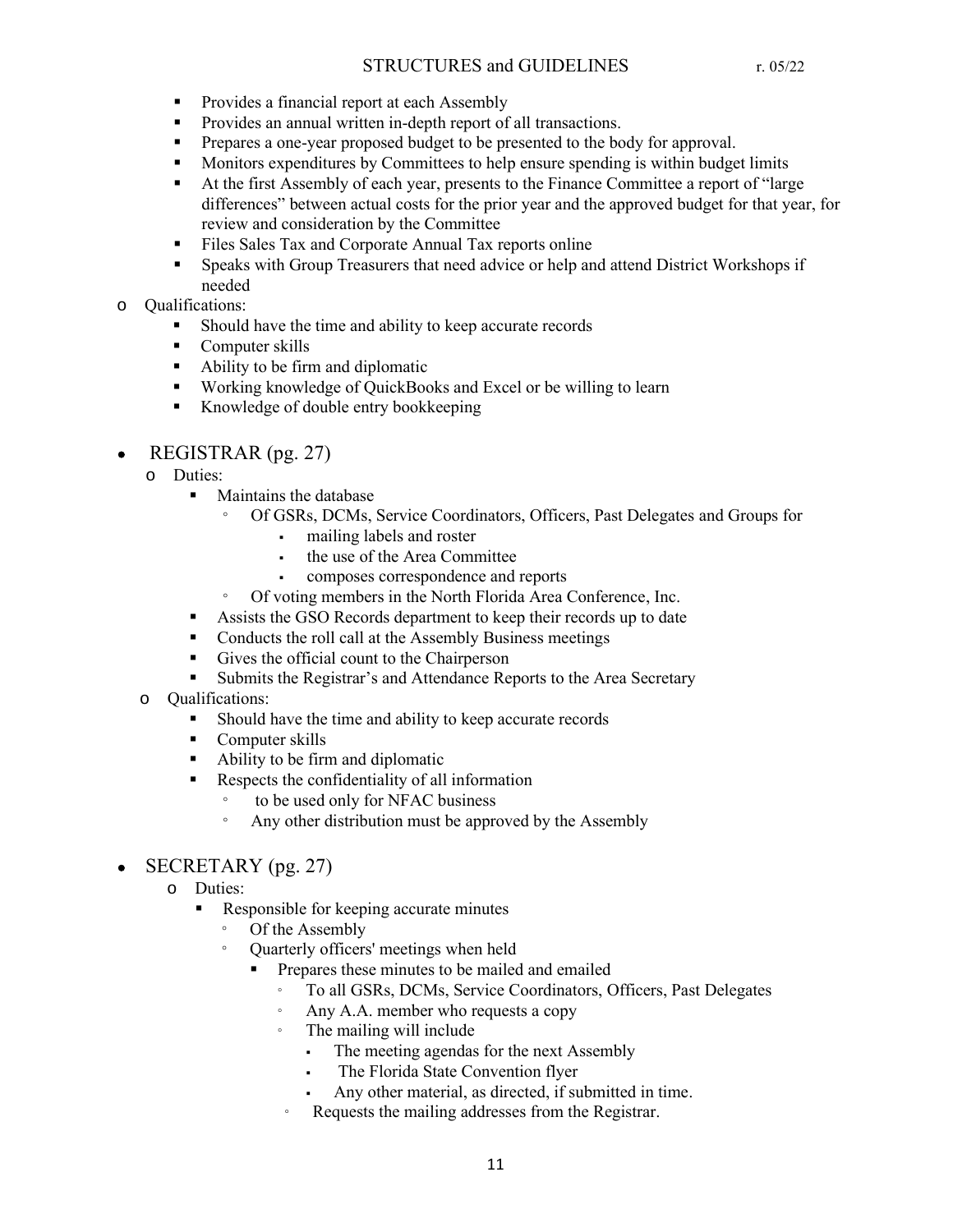- Delivers the minutes to the Post Office to be mailed within at least thirty (30) days prior to the next Assembly.
- **•** Prepares the motions after each Assembly
	- Emails to the Webmaster in adequate time that they can be posted, on the North Florida Website, within ten (10) days following the Assembly.
- **·** Updates electronic documents per all motions passed:
	- Advisory Actions
	- Structures and Guidelines
- o Qualifications:
	- Should have the time and ability to keep accurate minutes
	- Computer skills
	- Ability to be firm and diplomatic
	- Ability to research and find past procedures

#### <span id="page-11-0"></span>**9. ADMINISTRATIVE COMMITTEES**

Administrative Committees exist to assist with the business of the NFAC. All motions from Administrative Committees are seconded and ready for discussion when brought to the floor.

- The Administrative Committees Chairs are appointed by the Chairperson.
- Additional Administrative Committees may be authorized by following the procedure for amending these guidelines.
	- o Requests for authorization of Administrative Committees shall be referred to the Growth, Site and Agenda, Finance, and the Website Committees.
	- o If the Committees agree, the matter will be placed on the agenda for the next Assembly.

#### <span id="page-11-1"></span>• Finance

- o Review the budget prepared by the Treasurer before it is submitted to the Assembly.
- o Reviews the Treasurer's quarterly report and any proposals that may require funding in order to:
	- Provide financial guidance.
	- Make recommendations.
	- Encourage the development of long-range financial policies.
	- Monitor expenditures as compared to the approved budget.
	- Maintain a current inventory of Assembly property.
- <span id="page-11-2"></span>• Growth

The Committee, with an eye always on the future of the NFAC, monitors and helps manage growth to keep the NFAC as inclusive as possible.

- o Receives and reviews requests for changes in District boundaries
- o Provides suggestions for effective management of Districts as an alternative to splitting the District.
- o Each January review the references in Structures and Guidelines to page numbers in the Service Manual and provide the Secretary with a list of the changes for Structures and Guidelines.
- <span id="page-11-3"></span>• Site and Agenda

This Committee is an Administrative Committee comprised of several DCMs selected by the Chairperson. The Committee votes on which Site and Agenda business to bring to the Sunday meeting. The prior Panel Committee solicits, obtains, and reviews bids from hotels/motels willing to provide facilities for NFAC Assemblies. All hotel bids need to be finalized and submitted to the Site and Agenda Committee by the first Quarter Assembly. The Site and Agenda Chair negotiates the hotel bids once submitted. It is suggested that the Site and Agenda Chair should present the Committee's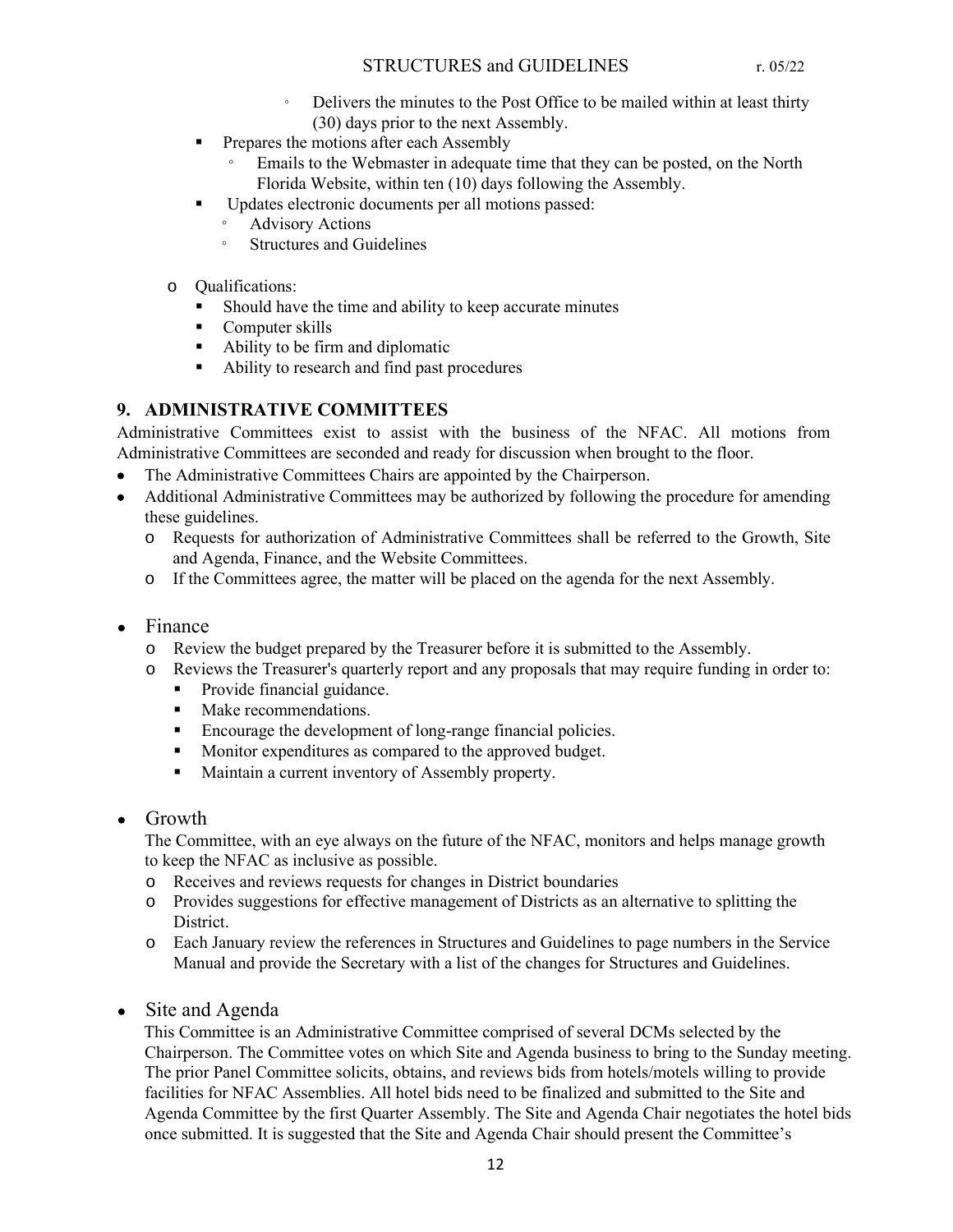recommendation at the 2nd Quarter Assembly. After the site is chosen by the body, the Alt. Chair negotiates the new hotel contract with legal assistance & subject to the Area Chair's approval. The logistics include the following:

- **Assembly** 
	- o Responsible for overseeing the logistics of each Assembly.
	- o Develops written procedures and guidelines for future Assembly hosts.
	- o Arranges for a Spanish Translator and/or ASL for the Assembly weekend
	- o Coordinate and conduct the GSR afternoon Workshop on Saturday.
	- o Develops the Saturday agenda with the Area Chair to meet the needs of the Panel and the Assembly attendees
- Host Hotel
	- o Works with the hotel to set up and sign the Banquet Event Orders
	- o Manages the A/V needs for Workshops, Panel Members, and the Sunday Business Meeting
	- o Acts as the liaison between the A.A. Fellowship and the host hotel
	- o Settles the Assembly bill with the Area Treasurer.
- Hotel Bidding
	- o Hotel bids need to be finalized and submitted to the Site and Agenda Committee by the first Quarter Assembly.
	- o The Site and Agenda Chair negotiates the hotel bids once submitted.
	- o It is suggested that the Site and Agenda Chair present the Committee's recommendation at the 2nd Quarter Assembly held in April.

| <b>TIMELINE</b>                  | <b>ACTIONS</b>                                                                                                                                                                                                                                                               | <b>BY DATE</b>             |
|----------------------------------|------------------------------------------------------------------------------------------------------------------------------------------------------------------------------------------------------------------------------------------------------------------------------|----------------------------|
| January,<br>February,<br>March   | • Receive incoming bid packets and enter them into the comparison sheet.<br>Send out bid packets for the uncontracted 2-year period.<br>$\bullet$<br>• When Bid Packets are returned:<br>• Collect the data from the bid packets and enter them into the comparison<br>sheet | APR <sub>1</sub>           |
| April, May,<br>June              | • Use comparison sheet to select a hotel by the Committee. Recommend a<br>hotel at the April Site and Agenda meeting.<br>• Present recommended hotel to the body at Sunday's business meeting.                                                                               | 2nd<br>Quarter<br>Assembly |
| April, May,<br>June              | • Sign a contract with a winning hotel in the 2nd quarter.                                                                                                                                                                                                                   | JUL <sub>1</sub>           |
| July,<br>August,<br>September    | In the second year, send out Bid packets for next uncontracted 2-year<br>$\bullet$<br>period                                                                                                                                                                                 | OCT <sub>1</sub>           |
| October<br>November,<br>December | • Hand off the returned bid packets to the next Site and Agenda Committee,<br>Alt Chair                                                                                                                                                                                      | JAN <sub>1</sub>           |

- <span id="page-12-0"></span>• Website
	- o This committee will review and select the preferred candidate for the position of Webmaster.
		- The contract for the Webmaster's Services will be executed by both the Website Chairperson and the NFAC Chairperson.
	- o Ensure Advisory Actions and Structures and Guidelines per all motions that have passed are updated on the website.
	- o Website Chairperson
		- Will be appointed by the NFAC Chairperson and attend Assemblies.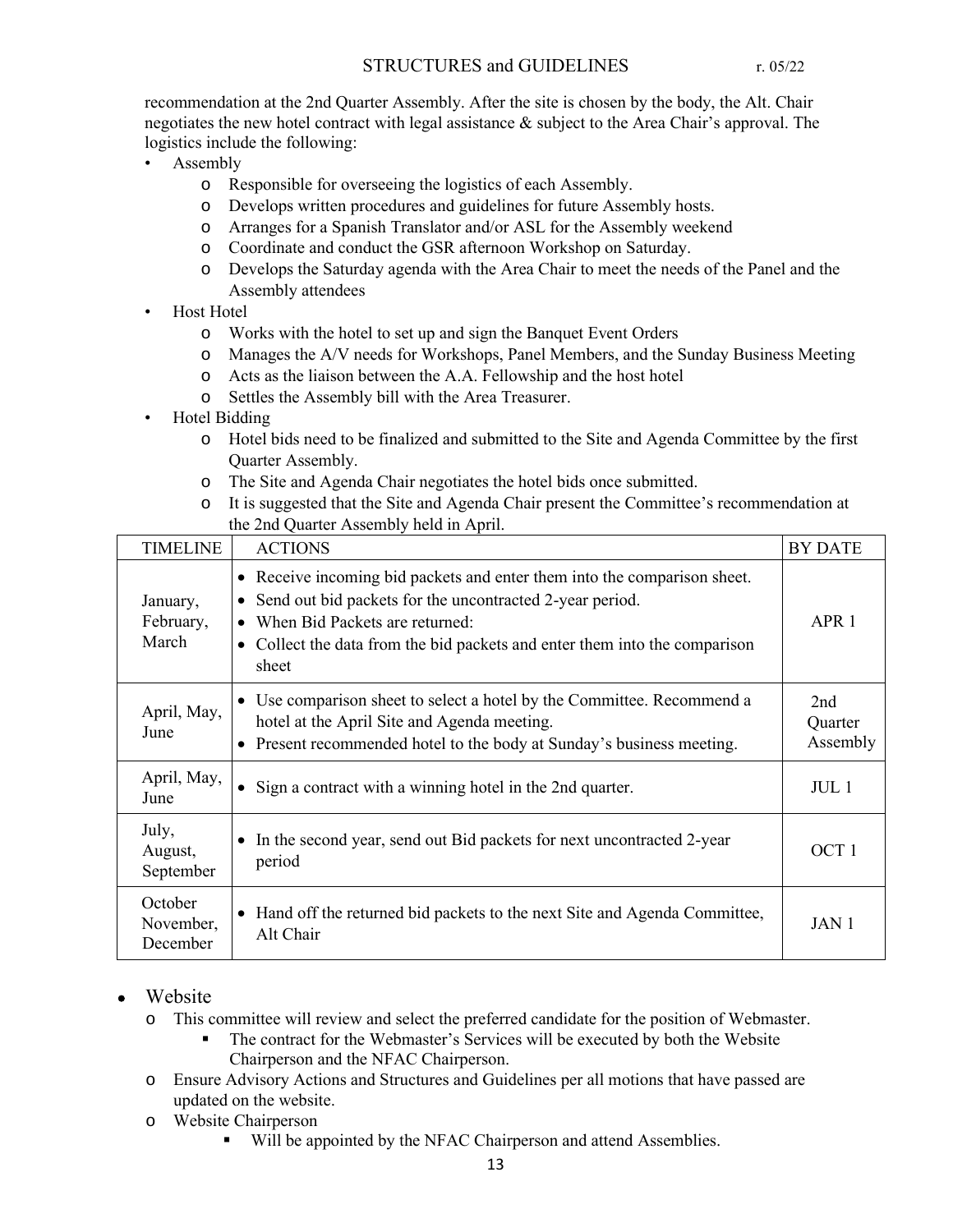- Responsible for setting up the meeting and coordinating information within the committee.
- Ensure that the Website (aanorthflorida.org) meet the recommendations of the Committee and/or the Assembly.
- o Webmaster
	- Maintain the Website and only add or remove data when directed by the Website Committee and/or Assembly.
	- Responsible for the bulk emailing of the minutes 30 days before the next assembly.

#### <span id="page-13-0"></span>**10. ELECTIONS AND ELIGIBILITY TO STAND**

All candidates should have a thorough understanding and appreciation of the A.A. Steps, Traditions and Concepts and be prepared to place principles above personalities at all times.

- The NFAC shall convene at the Assembly every even year to elect the Officers.
- Unless directed otherwise by the General Service Conference, all Officers of the NFAC Committee shall be elected at this time in the manner described in the A.A. Service Manual (pg. 19).
- The terms of office for all Officers shall be concurrent and of two years' duration.
- Assembly Prior to the Election Assembly
	- o All current and past DCMs and Alternate Delegates shall be queried to determine if they would be available to stand for Delegate.
	- o All current and past DCMS shall be queried to determine if they would be available to stand for Alternate Delegate.
	- o All current and past DCMs, GSRs and elected officers shall be queried to determine if they would be available to stand for any of the other Area offices.
	- o Eligible individuals may indicate their willingness to stand for office at the Election Assembly.
	- o Others may stand, if approved by a two-thirds vote of the Assembly
	- o The voting body should have a choice of at least two candidates for each office whenever possible.

• Eligibility

The following are eligible to stand for offices:

- o For Delegate and Alternate Delegate
	- All current and past DCMs and Alternate Delegates
	- **•** For all other elected offices.
		- All current and past DCMs,
		- All current and past GSRs,
			- All elected Officers.
	- Others may stand, if approved by a two-thirds vote of the Assembly
	- It is strongly suggested that candidates have at least five (5) years of continuous sobriety.
	- It is also strongly suggested that the spirit of rotation prevail.

#### <span id="page-13-1"></span>**11. VOTING ELIGIBILITY AND PRIVILEGES**

- Eligibility
	- o GSRs or their alternates,
	- o DCMs or their alternates,
	- o Chair, Technology,
	- o Administrative Committee Chairs,
	- o Service Coordinators,
	- o Archivist,
	- o Officers.
- Privileges
	- o Only GSRs from groups registered with the NFAC Registrar shall be eligible to vote.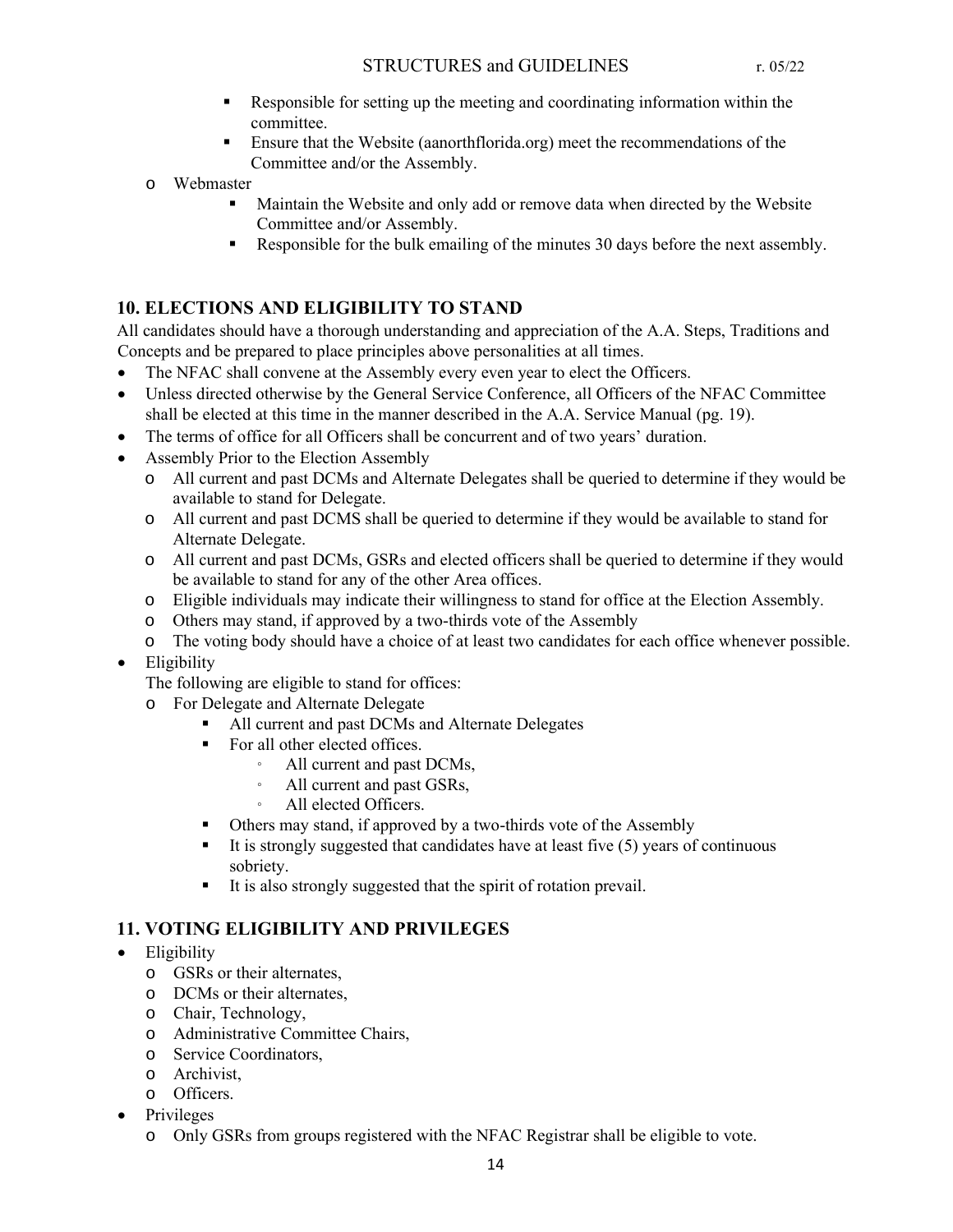- o A person may cast only one (1) vote.
	- If the DCM is also a GSR or Service Coordinator, only one vote may be cast.
	- Allow the alternate DCM, alternate Service Coordinator or alternate GSR to register and cast the other vote.
- o Absentee ballots and proxy voting are not permitted (pg. 20).
- o Any eligible voter who is not in their seat at 9:00 am for Roll Call at the start of the Assembly shall have their voting privileges suspended for that Assembly.
- Procedures to qualify persons eligible to vote:
	- o A separate voter registration table will be set up and staffed by members of the host Districts.
	- o The Registrar shall provide the elections coordinator with a roster of registered groups.
	- o Eligible voters will sign the roster of groups and then be given a colored tag or sticker which must be displayed on the name badge of each voter.
	- o Only persons wearing a name badge bearing the appropriate tag or sticker will be eligible to vote in elections held Sunday morning.

#### <span id="page-14-0"></span>**12. VOTING PROCEDURE**

- Non Election Assembly: The Summary of Conference Procedures, Appendix A, will be followed.
- Election Assembly:
	- o All voting will follow the Third Legacy Procedure set out in the A.A. Service Manual (pg. 110 Appendix G).
	- o Names of persons standing for office will be posted on the blackboard at the front of the room.
	- o Voting will be by written ballot.
		- It is suggested that different colored paper be used for each ballot.
	- o Ballot Handlers
		- Selected by election coordinators from non-voting A.A. members prior to the elections to equal approximately one (1) handler for every forty (40) qualified voters.
		- Will be assigned specific areas.
		- Give one (1) ballot to each qualified voter, as designated by the tagged name badge who is in the room at the time of the vote.
		- Collect the ballots and give them to the election coordinator or designated counters to tally.
	- o It is suggested that past Delegates present at the election assembly be asked to tally the ballots.
	- o The number of ballots cast for each candidate will be displayed on the whiteboard.
	- o Third Legacy Procedure will be followed:
		- $\blacksquare$  The first candidate to receive two-thirds (2/3) of the total vote cast in that ballot is elected.
		- **•** On second  $(2^{nd})$  and subsequent ballots, the candidate list will be shortened
		- $\blacksquare$  Up to five (5) ballots may be required to determine the winner, if any.
		- If no one receives two-thirds  $(2/3)$  of the votes cast by the fifth ballot, the winner will be decided by lot (drawn from a hat by a non-voting member of A.A.).
	- o The order of the election of Officers is at the Chairperson's discretion.
		- The following order is suggested:
			- Delegate
			- Alternate Delegate
			- Chairperson
			- Alternate Chairperson
			- Treasurer
			- Registrar
			- Secretary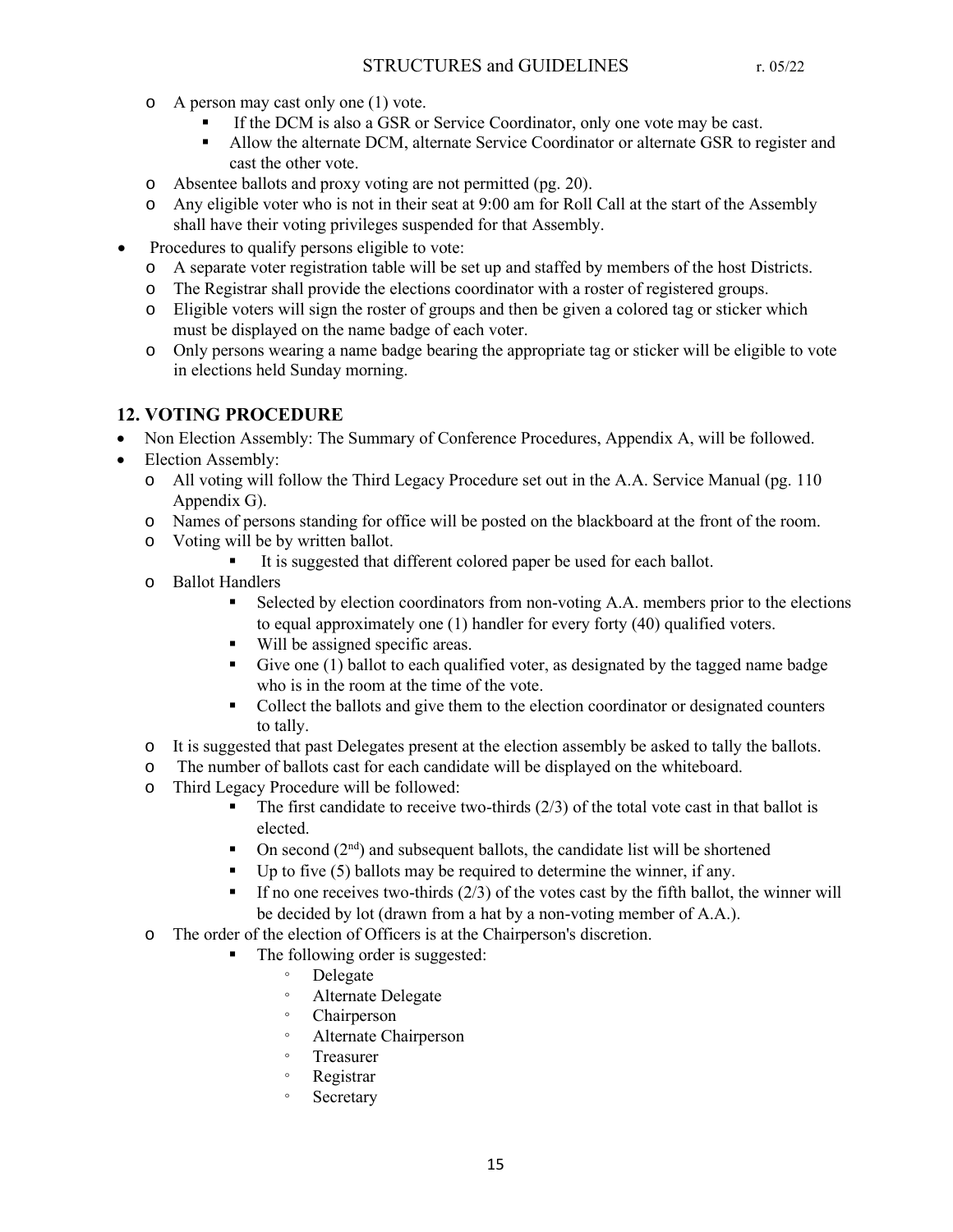#### <span id="page-15-0"></span>**13. VOTE FOR TRUSTEE NOMINEES AND NOMINATION PROCEDURE**

The term of office of Trustees is set in the Bylaws of the General Service Board, Inc. as published in the A.A. Service Manual (pg. 129 Appendix O)

- NFAC may choose to make nominations for Southeastern Regional Trustee and Trustee At-Large U.S.
	- o How to make this selection will be determined by the Area Committee?
	- o Nominations will be held at the fourth (4th) meeting in every second (2nd) even year
	- o Candidate selection is made either at the NFAC Committee meeting or at the Assembly
	- o Third Legacy procedures should be used in voting.

#### <span id="page-15-1"></span>**14. CONTRIBUTIONS AND FUNDING**

The North Florida Area Conference, Inc. in accordance with the Sixth Tradition will not finance, affiliate with, or lend the A.A. name to any enterprise that is not part of the NFAC.

- To provide necessary funds to enable the North Florida Area Conference, Inc. to fulfill its responsibilities
	- o It is recommended that all Groups contribute monthly or quarterly
	- o Contributions are taken at the Assembly
	- o Contributions are not dues or fees, but are voluntary contributions
- Necessary funds must be available to the
	- o Delegate and the Alternate Delegate
	- o In the event the Delegate is unable to attend any of the above functions, the Alternate Delegate will receive the Delegate's funding to attend unless the Alternate Delegate is already funded to attend.
		- **•** Provide for mailing and other expenses as approved by the Assembly
		- Provide expenses for the Assembly meetings (pg. 35)
		- Receive expenses for attending Assemblies.
		- Receive allocated funds to defray expenses
			- General Service Conference in New York
			- Report on the General Service Conference to Districts
			- Delegate "Get Together" in Atlanta,
			- Southeastern Regional Forum,
			- International Convention
			- Florida State Convention.
			- Southern States Alcoholic Anonymous Service Assembly
	- o Officers, Administrative Committee Chairs, Service Coordinators, Parliamentarian, and Archivist
		- **EXECUTE:** Reimburse for telephone and mailing expenses incurred in the performance of their duties.
		- To defray expenses for attending the Assemblies,
			- Lodging for one night reimbursed at the assembly rate at the contract hotel
			- Alternate Chair, Grapevine and Archives Service Coordinators which will receive two nights lodging
		- Mileage reimbursement at a rate set from time to time, by the Area
	- o To pay the Webmaster \$150.00 per month.

#### <span id="page-15-2"></span>**15. PRUDENT RESERVE**

- Prudent Reserve shall be between 9-12 months of the annual budget, including cash on hand
- An overage or shortfall evaluation shall be made by the Treasurer at the end of each calendar year after all bills are paid.
	- o Any overage or shortfall shall be reported to the body at its next Assembly.
	- o Any such overage or shortfall shall be reported in the minutes from that Assembly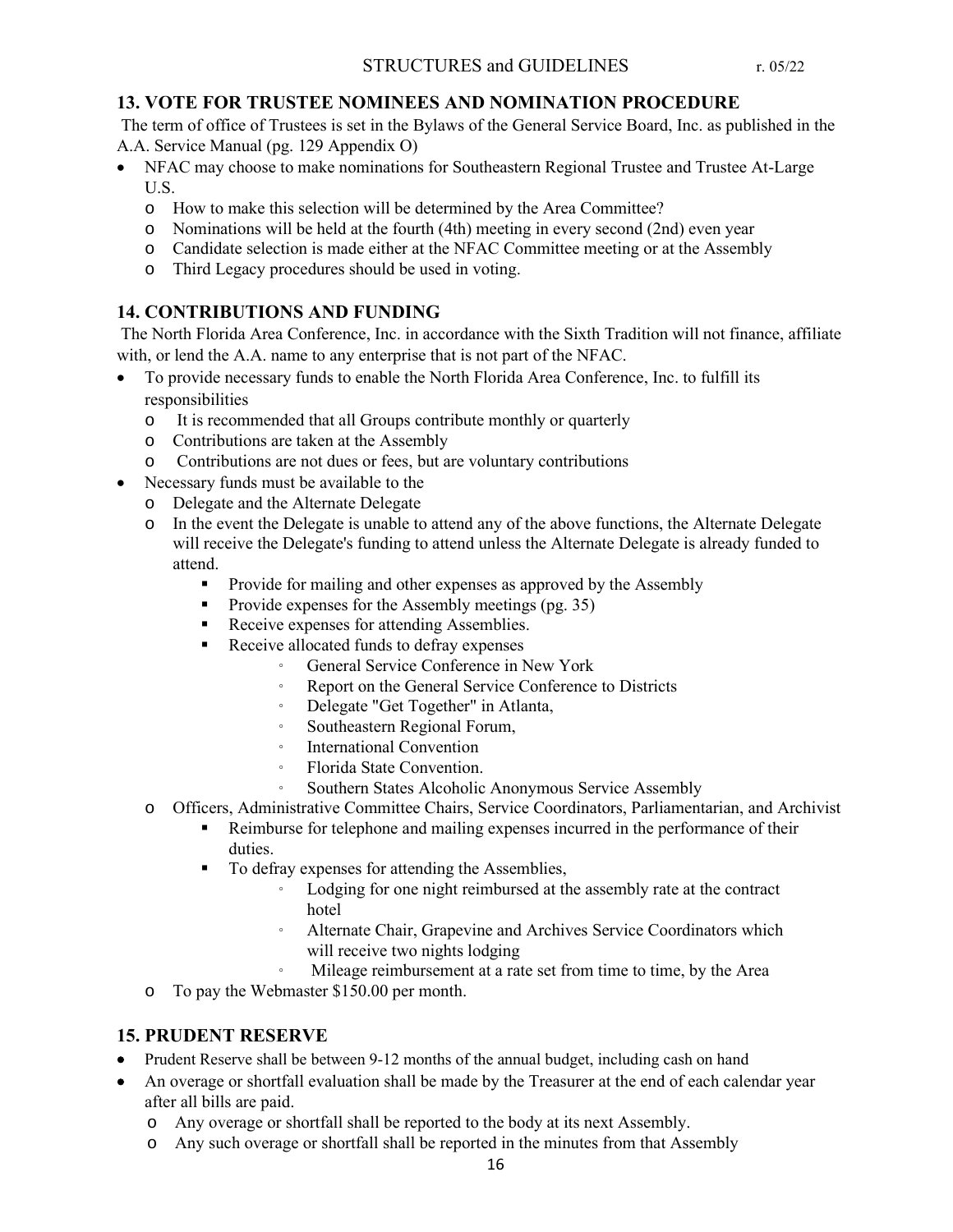**EXECUTE:** Distribution of the overage or shortfall shall be decided at the following Assembly by the body.

#### <span id="page-16-0"></span>**16. NORTH FLORIDA AREA MAP**

The NFAC is divided into Districts as described in Appendix B

• a Hispanic Linguistic District is area wide.

#### <span id="page-16-1"></span>**17. REDISTRICTING**

- When a District has grown such that the DCM can no longer effectively serve all groups (thirty (30) or more)
- The District may petition the Assembly (pg. 108 Appendix F) to elect multiple DCMs (one for each fifteen (15) groups).
	- o The petitioning DCM must receive approval from the Groups involved.
	- o A letter of authorization should be sent to the Area Chairperson by the DCM.
	- o The DCM then petitions the Growth Committee
		- **•** If approved, the petition will be taken to the Assembly business meeting for a final vote.
- o The multiple DCMs will perform all the duties of a DCM and will have a vote at the Assembly.
- When district(s) want to change their boundaries
	- o a letter from each District's DCM stating the change
		- Approved by the Districts involved
		- Sent to the Growth Committee for review
	- o brought to the floor as a motion from the Growth Committee for approval by the Assembly.

#### <span id="page-16-2"></span>**18. ASSEMBLY PROPERTY**

- Property owned by the Area, may be assigned to the appropriate elected or appointed members of the Area who require the use of the property to fulfill their assigned duties including but not limited to
	- o Computers
	- o Printers
	- o recording equipment
	- o other office equipment
	- o Archives and fireproof containers,
- Property is under control and direction of the Finance Committee
- The location of such property is determined by the needs of the person who assumes possession and responsibility for same.
- At the end of their term, all property should be turned over to their successor or the NFAC Chairperson.
- It is suggested that any trusted servant receiving possession of Area property have a minimum of two (2) years sobriety.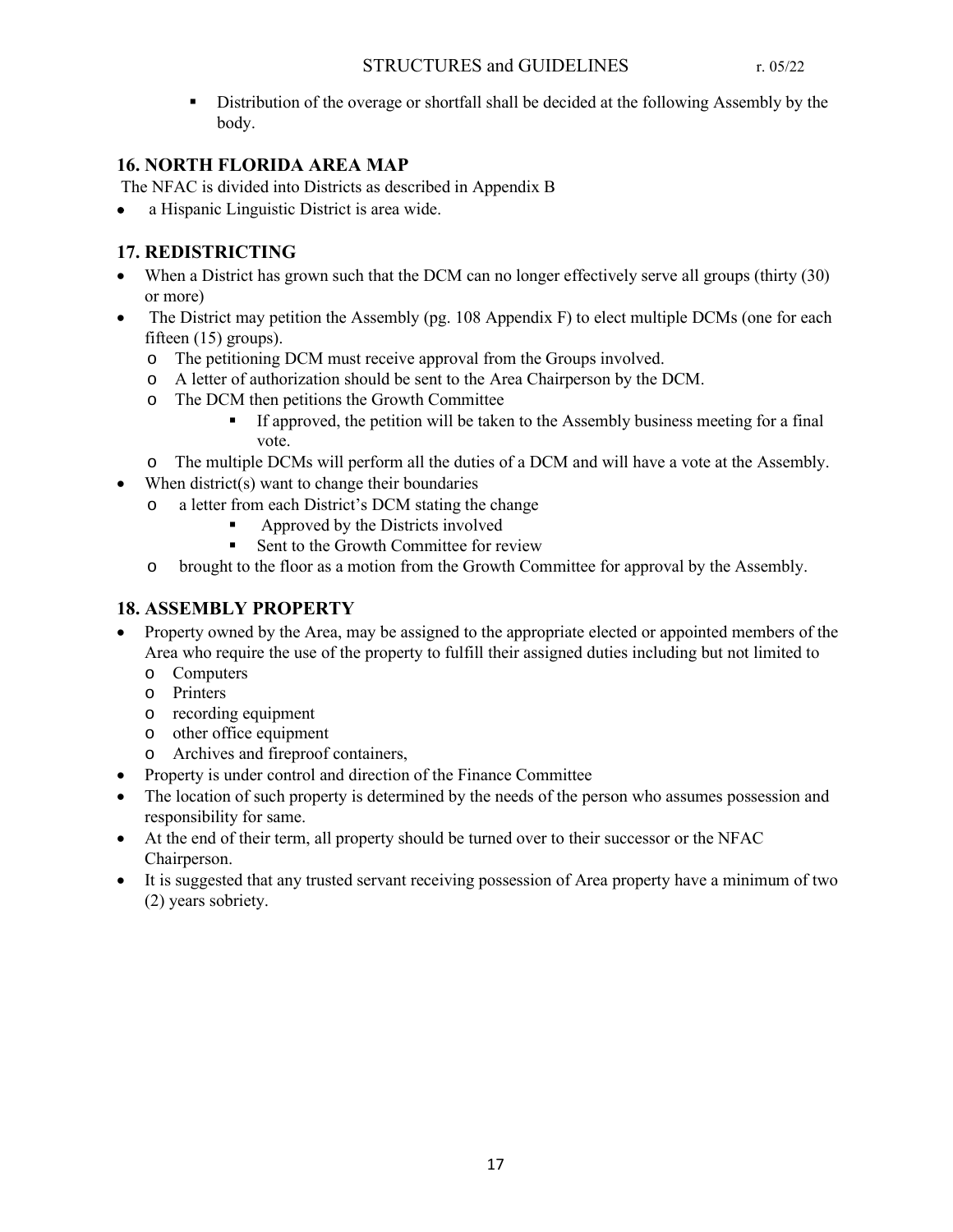### <span id="page-17-0"></span>Appendix A – How the Conference Operates

## **How the Conference Operates**

enerally speaking, the General Service Conference follows Robert's Rules of Order, and proceeds on as informal The energy speaking, the General Service Conference follows *Hobert's Hules of Order*, and proceeds on as informal<br>a basis as possible consistent with the rights of all concerned. It is important to remember that the purpo of order is to make it easier for the Conference to conduct its business; rules exist to allow the Conference to do what it needs to do to carry out the will of the Fellowship by reaching an informed group conscience. Over the years the Conference has adopted some exceptions to Robert's Rules, which help it to proceed more closely in accord with the spirit of A.A. Tradition.

#### **Conference Quorum**

A Conference quorum - two-thirds of all registered members - is required to conduct Conference business.

#### **Committee System**

To the extent possible, important matters to come before the Conference will be handled via the "Committee system." This assures that a large number of questions can be dealt with during Conference week. Members are encouraged to trust the process. Each Committee has considered carefully the items before it and presents its recommendations to the Conference as a whole for acceptance or rejection. Recommendations of Conference committees are automatically motions that have been made and seconded. Members are asked to refrain from spontaneously amending the work of the Committee; there are no "friendly" amendments under Robert's Rules.

#### **Substantial Unanimity**

All matters of policy (Conference Advisory Actions) require substantial unanimity, that is, a two-thirds majority. Any actions, including amendments, that affect an Advisory Action, or motions that might result in such an action, also require a twothirds majority. Because the number of members present in the hall during the week of Conference varies from time to time, the phrase "two-thirds majority" is taken to mean two-thirds vote of the Conference members voting, as long as the total vote constitutes a Conference quorum.

#### **Minority Opinion**

After each vote on a matter of policy, the side which did not prevail will always be given an opportunity to speak to their position. If the motion passes with two-thirds vote, the minority may speak. If the motion receives a majority vote, but fails to pass for lack of a two-thirds vote, the majority may speak.

Remember that saving "minority opinions" for after the vote, when there is no rebuttal, is a time-waster, for it can force the Conference body to reconsider a question that might well have been decided the first time around if it had been thoroughly examined from all sides

#### **General Rules of Debate and Voting**

(Agreed to at the beginning of each Conference)

- People who wish to speak line up at the microphones and address their comments to the chair.
- ۰ Each person may speak for two (2) minutes.
- No one may speak for a second time on a topic until all who wish to have spoken for the first time.
- Full discussion of a recommendation should take place ۰ before each vote.
- Everyone is entitled to express his or her opinion. However, ٠ if your perspective has already been stated by someone else, it is not necessary to go to the mike and say it again.
- Our experience is that premature actions such as amending motions early in the discussion or hastily calling the question can divert attention from the subject at hand, confusing and/or delaying Conference business.

#### **Motions Made During Conference**

When making a motion, come to the microphone and address the chair. There are various types of motions we use to help reach an informed group conscience. The specific rules governing each are on the next page.

#### **Tabling a Motion**

Tabling a motion postpones discussion to a later time during the same Conference.

#### **Motion to Recommit**

The motion to recommit returns a motion or proposal to the respective trustees' committee or appropriate corporate board for further consideration. A motion to recommit must be seconded, is debatable and can be amended.

#### **Calling the Question**

Calling the question brings debate to a halt while Conference members decide whether to proceed directly to a vote (the question) or go on with the debate.

#### **Reconsideration**

A motion to reconsider a vote may be made only by a member who voted with the prevailing side, but it can be seconded by anyone. If the majority votes to reconsider, full debate, pro and cons, is resumed.

#### **Floor Actions**

It is possible for a Conference action to come from the floor, but any matter which falls within the scope of a Conference committee ought first go through that Conference committee, so that the topic may receive due consideration. Floor actions may be introduced at any time during the Conference except at the Sharing Sessions. Any floor action regarding a piece of committee business that has not yet been concluded will be considered out of order. When a floor action is to be heard, its maker will be given two (2) minutes to state the rationale behind the action, after which the chair shall ask if there is a motion that the Conference decline to consider the floor action.



Due to concerns about the time constraint limitations regarding the amount of business that can be managed during the 70th Virtual General Service Conference there is an update to the Floor Actions process this year as follows:

The trustees' Committee on the General Service Conference approved a motion to allow Floor Actions during a specified period of time at the end of the Conference and that each will be considered for a vote to decline. If it is not declined it will automatically be forwarded to the Trustees Committee on the General Service Conference for consideration.

#### **Declining to Consider a Floor Action**

A motion to decline to consider a floor action is made without comment.

Rev. 05/2020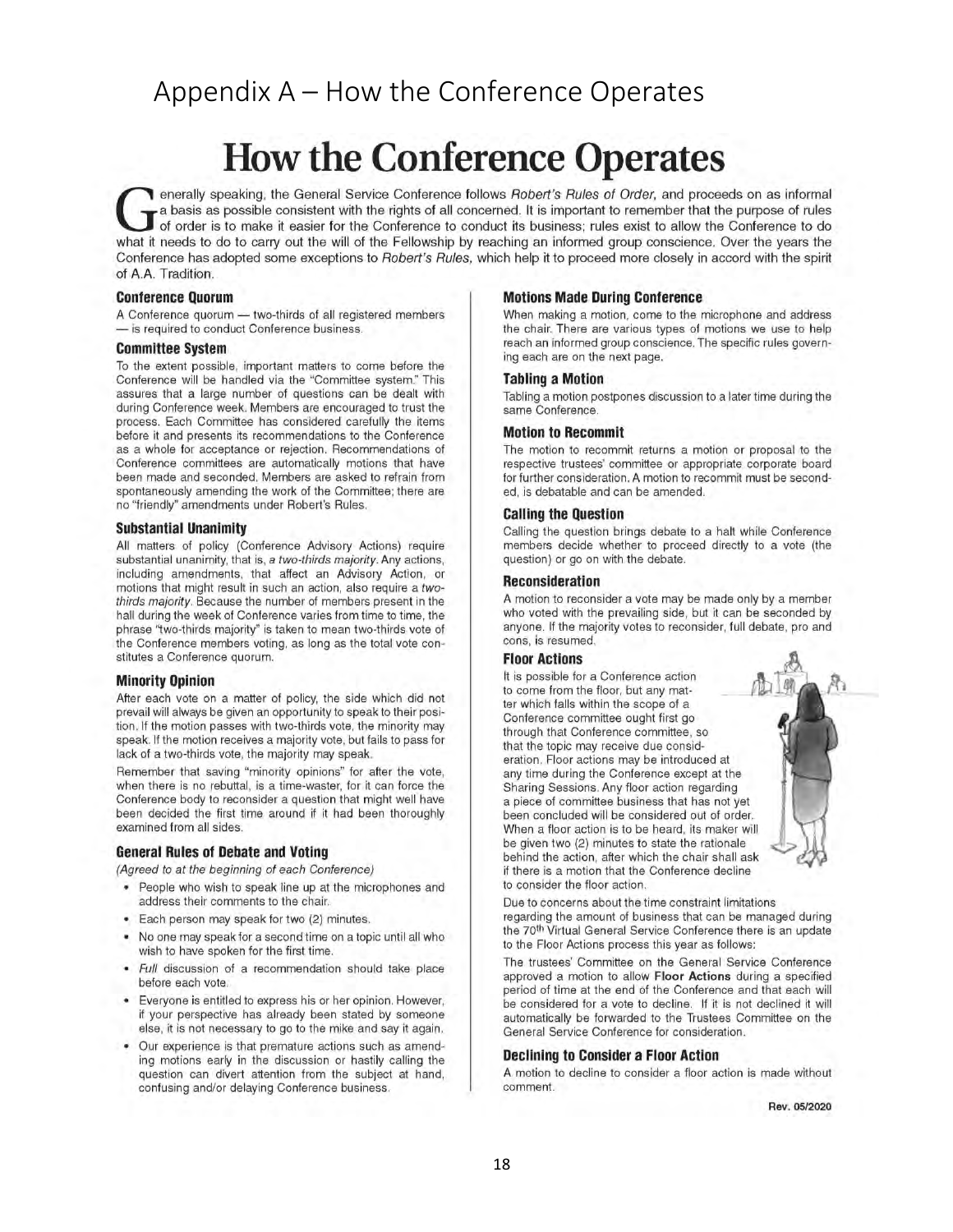## <span id="page-18-0"></span>Appendix B – Summary of Conference Procedures

Remember:

- Motions must be made in order at the microphone.
- Address motions to the chair.

|                                                       | <b>MOTION</b>                                                                                                                                                                                                                                                               | <b>Requires a</b><br>"Second"?                      | <b>Is</b><br>Debatable? | <b>Vote</b><br><b>Required for</b><br><b>Annroval</b> | <b>Minority</b><br><b>Voice</b><br>Heard? |
|-------------------------------------------------------|-----------------------------------------------------------------------------------------------------------------------------------------------------------------------------------------------------------------------------------------------------------------------------|-----------------------------------------------------|-------------------------|-------------------------------------------------------|-------------------------------------------|
| <b>Committee</b><br>Recommendation                    | Presented in the committee report.                                                                                                                                                                                                                                          | Automatically<br>seconded                           | <b>YES</b>              | Two-thirds                                            | <b>YES</b>                                |
| <b>Amending a Motion</b>                              | A motion on the floor is owned<br>by the entire Conference body, no<br>longer by the Committee which<br>recommended it.<br>The committee is not asked to vote<br>on the motion to amend; any motion<br>to amend a main motion depends on<br>the approval of the Conference. | <b>YES</b>                                          | <b>YES</b>              | Two-thirds                                            | <b>YES</b>                                |
| <b>Tabling a Motion</b>                               | Made without comment.                                                                                                                                                                                                                                                       | <b>YES</b>                                          | <b>NO</b>               | Simple<br>Majority                                    | <b>NO</b>                                 |
| <b>Moving to Recommit</b>                             | Made without comment.                                                                                                                                                                                                                                                       | <b>YES</b>                                          | <b>YES</b>              | Two-thirds                                            | <b>NO</b>                                 |
| <b>Calling the Question</b>                           | Made without comment.                                                                                                                                                                                                                                                       | <b>YES</b>                                          | <b>NO</b>               | Two-thirds                                            | <b>NO</b>                                 |
| Reconsidering a Vote                                  | Mayonly be made by a member<br>who voted with the prevailing side.<br>No action may be reconsidered<br>twice.                                                                                                                                                               | <b>YES</b><br>May be<br>seconded by<br>either side. | <b>NO</b>               | Simple<br>Majority                                    | <b>NO</b>                                 |
| <b>Making a Floor Action</b>                          | Made without comment.<br>Introduced any time during the<br>Conference except at the<br>Sharing Sessions.<br>Is submitted in writing by the maker<br>to the Conference secretary.                                                                                            | <b>YES</b>                                          | <b>YES</b>              | Two-thirds                                            | <b>YES</b>                                |
| <b>Declining to Consider a Floor</b><br><b>Action</b> | Made without comment.<br>May be made after the maker of a floor action<br>is provided time to state the rationale for it.                                                                                                                                                   | <b>YES</b>                                          | <b>NO</b>               | Two-thirds                                            | <b>NO</b>                                 |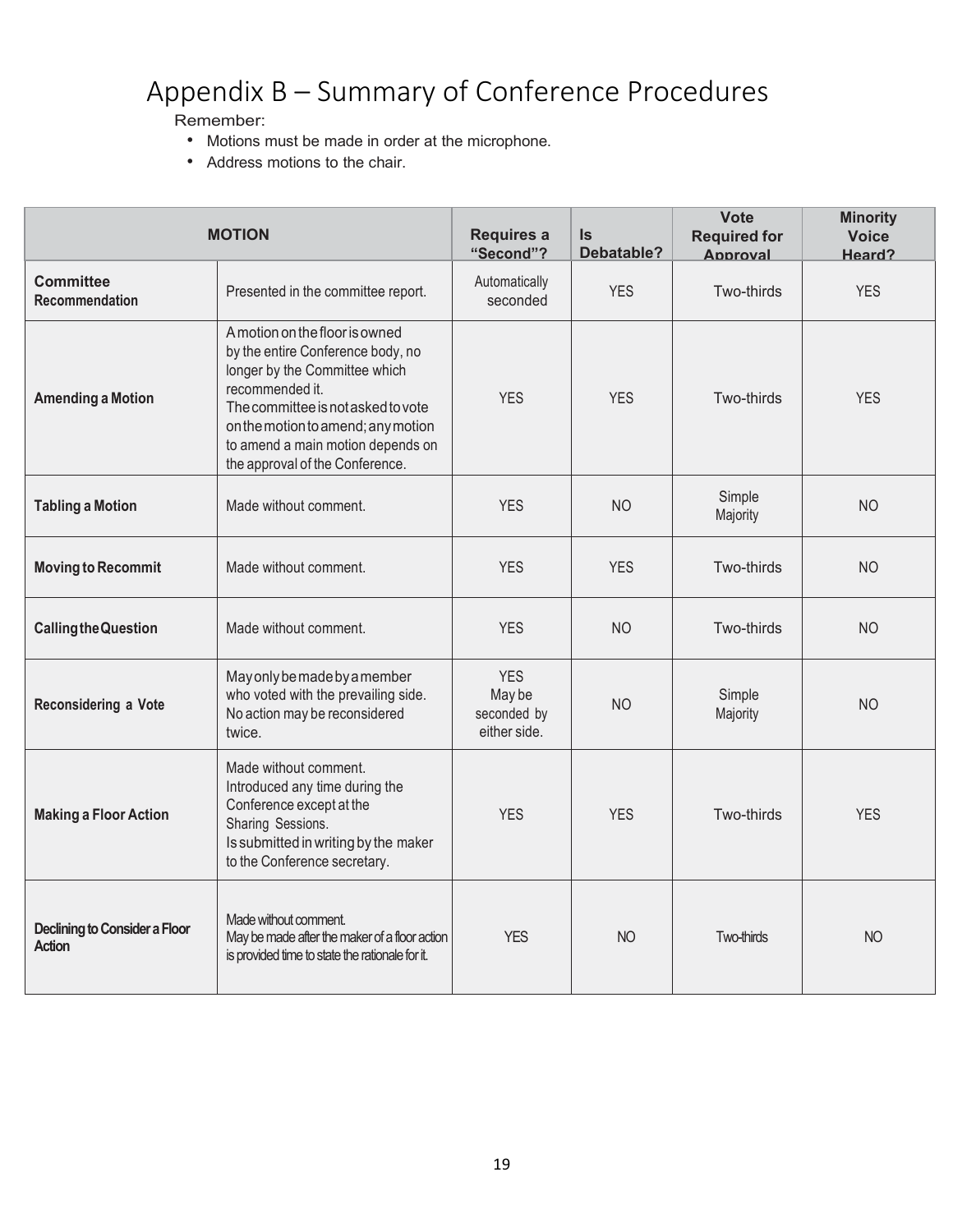## <span id="page-19-0"></span>Appendix C – North Florida Area Map

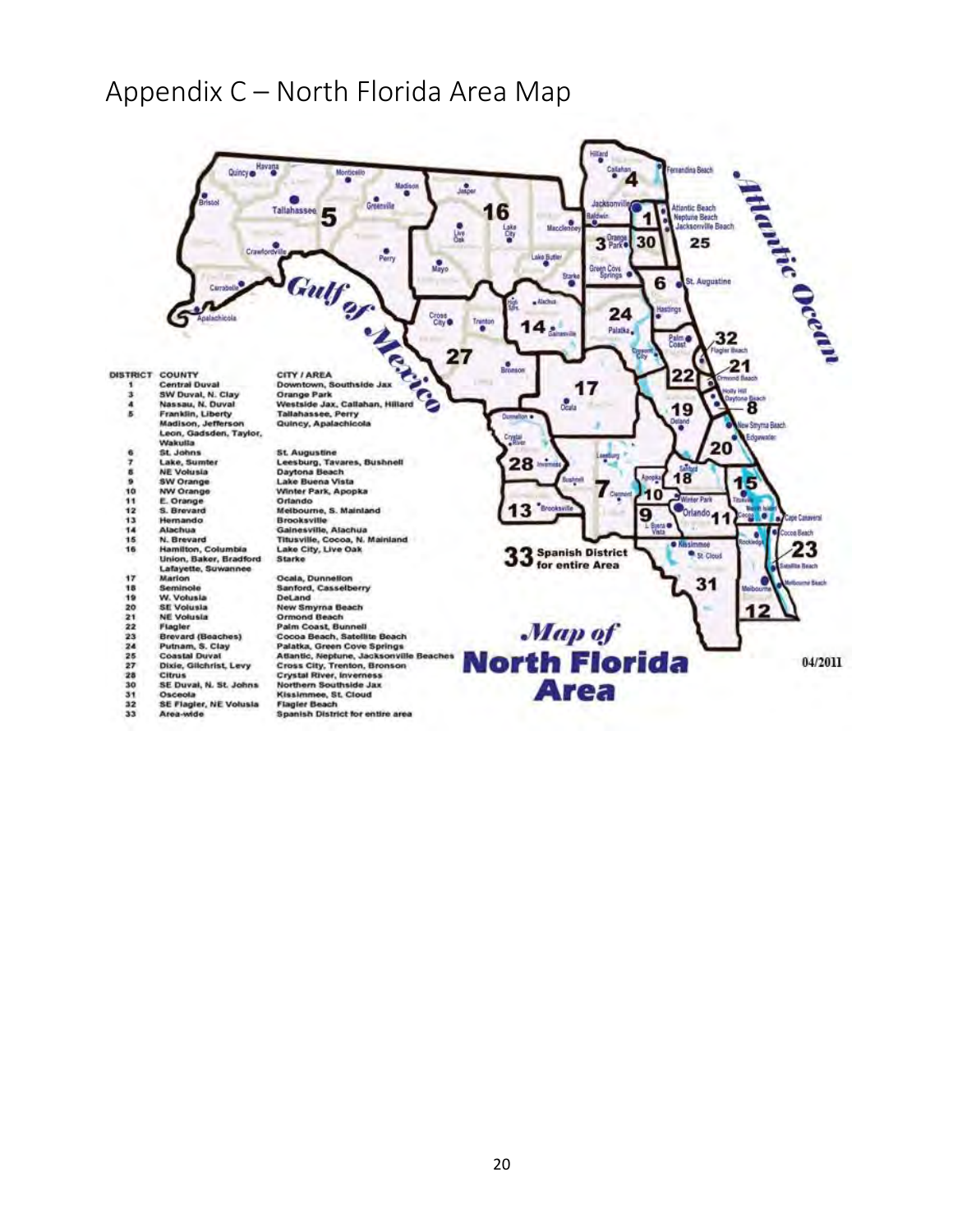## <span id="page-20-0"></span>Appendix D – Computer Use Policy

Computers assigned to officers, committee chairs or assembly members at large, when deemed necessary by the Area Chair will be subject to reading and understanding the computer usage policy outlined below.

It is mandatory that prior to release of equipment, a form affirming receipt of same will be completed. The form will be so arranged to facilitate checking out equipment from the Finance Committee, while transferring from past user to current user. The form will have spaces for serial numbers that must be filled out in order to enable the Finance Committee to accurately track the location of specific equipment.

Computers, which are North Florida Area property, are limited in use solely for purposes of the Change of NFAC preferred software NFAC. It will be agreed by trusted servants that preferred or personal software will not be installed on NFAC equipment, thereby compromising possible errors between dissimilar file formats.

All documents created for, or containing official business of the NFAC will be on the current preferred software of the NFAC. To this end, documents will be cross compatible. Data on computers shall be considered the intellectual property of NFAC therefore falling under the ultimate stewardship of the Finance Committee.

As the NFAC is compelled to upgrade software, care must be taken to save copies of the software for archival purposes. It is not prudent to rely entirely on "reverse" compatibility: for opening existing files. Hardware, software, and data files require climate control. Hardware is susceptible to electronic damage and data corruption. Software is subject to physical damage and/or data loss.

Historically, the NFAC has intentionally selected the simplest software to complete the job at hand. The purpose being to make service positions where computer use is necessary to be available to as many assembly members as possible. Should the preferred software be changed, updated copies of old software shall be implemented into the NFAC archives for simplest method of opening backed-up documents or originals off disk.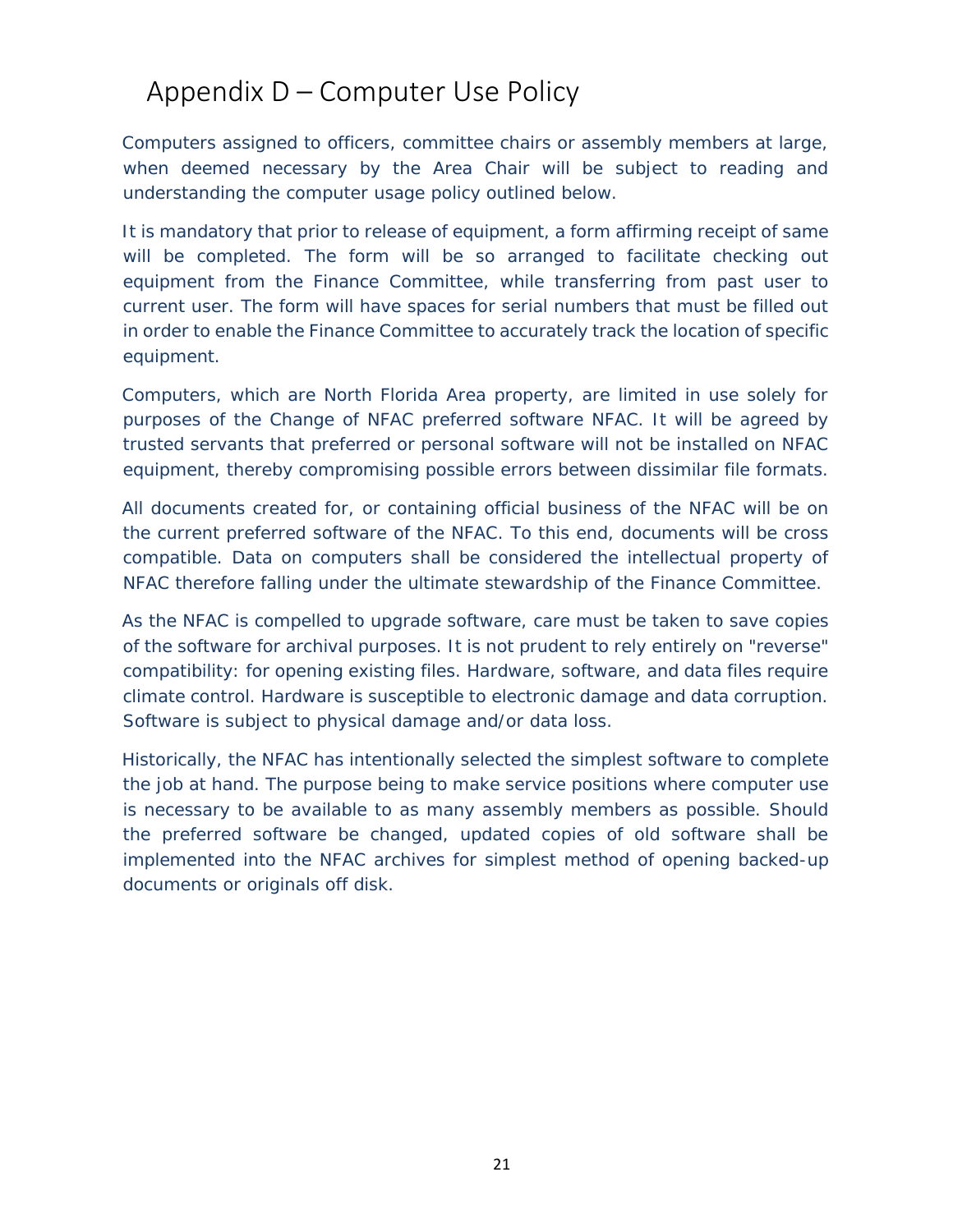## <span id="page-21-0"></span>Appendix E – Computer Sign Out Sheet

I, the undersigned do hereby declare that I have read, understood, and will adhere to the NFAC computer use policy. I understand all the responsibilities within the policy and will perform them bound by this document and the role of Trusted Servant for the NFAC.

| Position                    | Name          | Date Out               |
|-----------------------------|---------------|------------------------|
| Position                    | Name          | Date In                |
| <b>Computer Description</b> | Serial Number |                        |
| Monitor                     | Serial Number |                        |
| Printer                     | Serial Number |                        |
| Miscellaneous Items:        |               |                        |
|                             |               |                        |
| Maintenance Warranty        | Policy Number | <b>Expiration Date</b> |
| Cleared by Finance          |               |                        |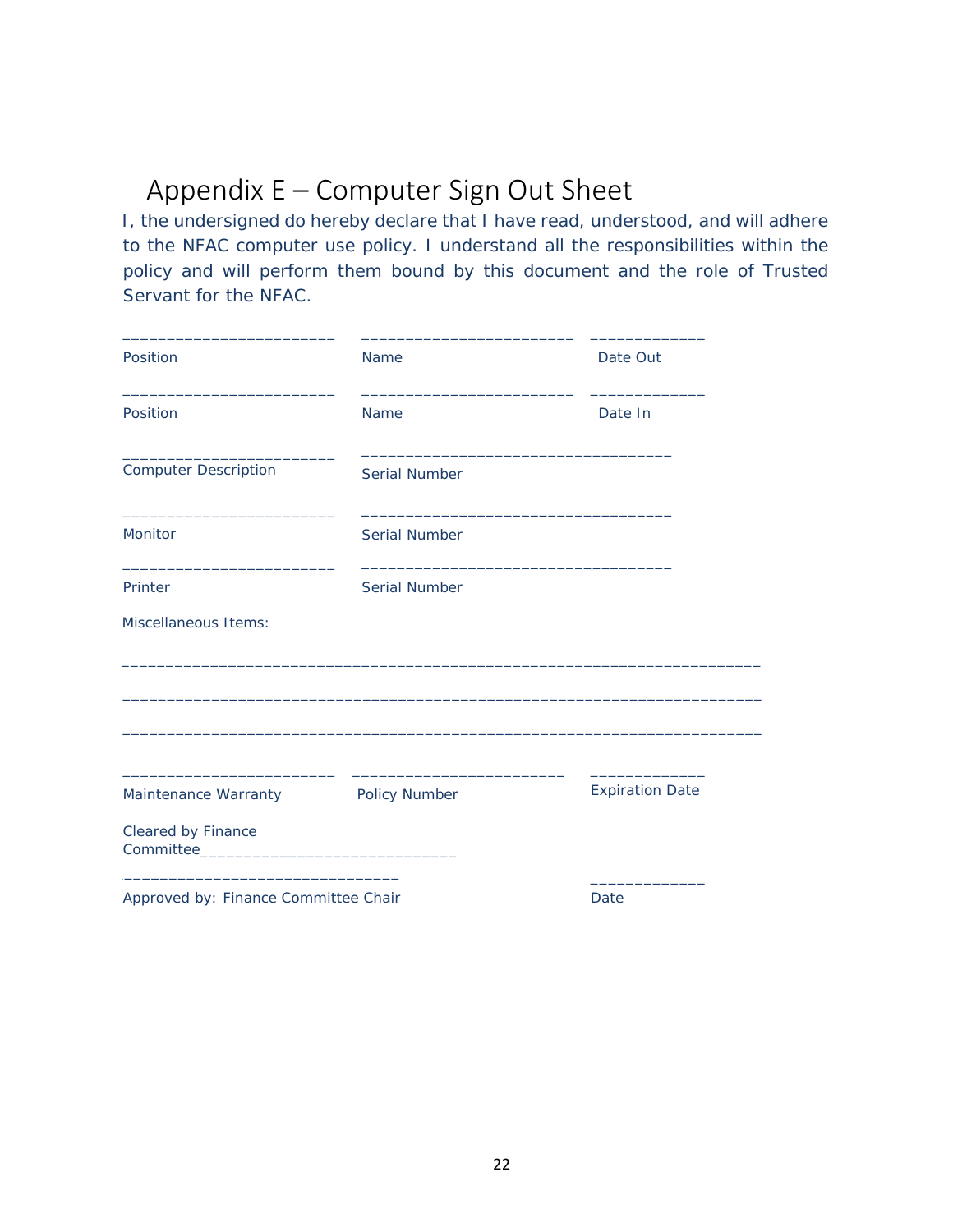## <span id="page-22-0"></span>Appendix F – Revisions Table

The following revision table is updated with a date when the section is changed by an Advisory Action. The historical revision table contains the old headings and old dates; the current revision table contains the new layout by the IFF Crew.

### **Current Revision Table**

| <b>HEADINGS</b>                                                    | <b>REVISIONS MM/YY</b> |
|--------------------------------------------------------------------|------------------------|
| <b>PREFACE</b>                                                     |                        |
| <b>DEFINITION</b>                                                  |                        |
| <b>MOTIONS AMENDING THE NFAC</b><br><b>GUIDELINES</b>              | 9/20                   |
| <b>ASSEMBLY FORMAT</b>                                             |                        |
| <b>SCHEDULING AND NOTICE OF</b><br><b>ASSEMBLIES</b>               |                        |
| <b>DISTRICTS</b>                                                   |                        |
| <b>SERVICE COORDINATORS AND</b><br><b>OTHER SERVICE POSITIONS</b>  | 10/21, 01/22           |
| <b>QUALIFICATIONS AND DUTIES OF</b><br><b>OFFICERS</b>             | 10/21, 01/22           |
| <b>ADMINISTRATIVE COMMITTEES</b>                                   |                        |
| <b>ELECTIONS AND ELIGIBILITY TO</b><br><b>STAND</b>                |                        |
| <b>VOTING ELIGIBILITY AND</b><br><b>PRIVELEDGES</b>                | 10/21, 01/22           |
| <b>VOTING PROCEDURE</b>                                            |                        |
| <b>VOTE FOR TRUSTEE NOMINEE AND</b><br><b>NOMINATION PROCEDURE</b> |                        |
| <b>CONTRIBUTIONS AND FUNDING</b>                                   | 01/21                  |
| <b>PRUDENT RESERVE</b>                                             |                        |
| <b>NORTH FLORIDA AREA MAP</b>                                      |                        |
| <b>REDISTRICTING</b>                                               |                        |
| <b>ASSEMBLY PROPERTY</b>                                           |                        |
| <b>APPENDIX A - HOW THE</b><br><b>CONFERENCE OPERATES</b>          | 05/22                  |
| <b>APPENDIX B - SUMMARY OF</b><br><b>CONFERENCE PROCEDURES</b>     |                        |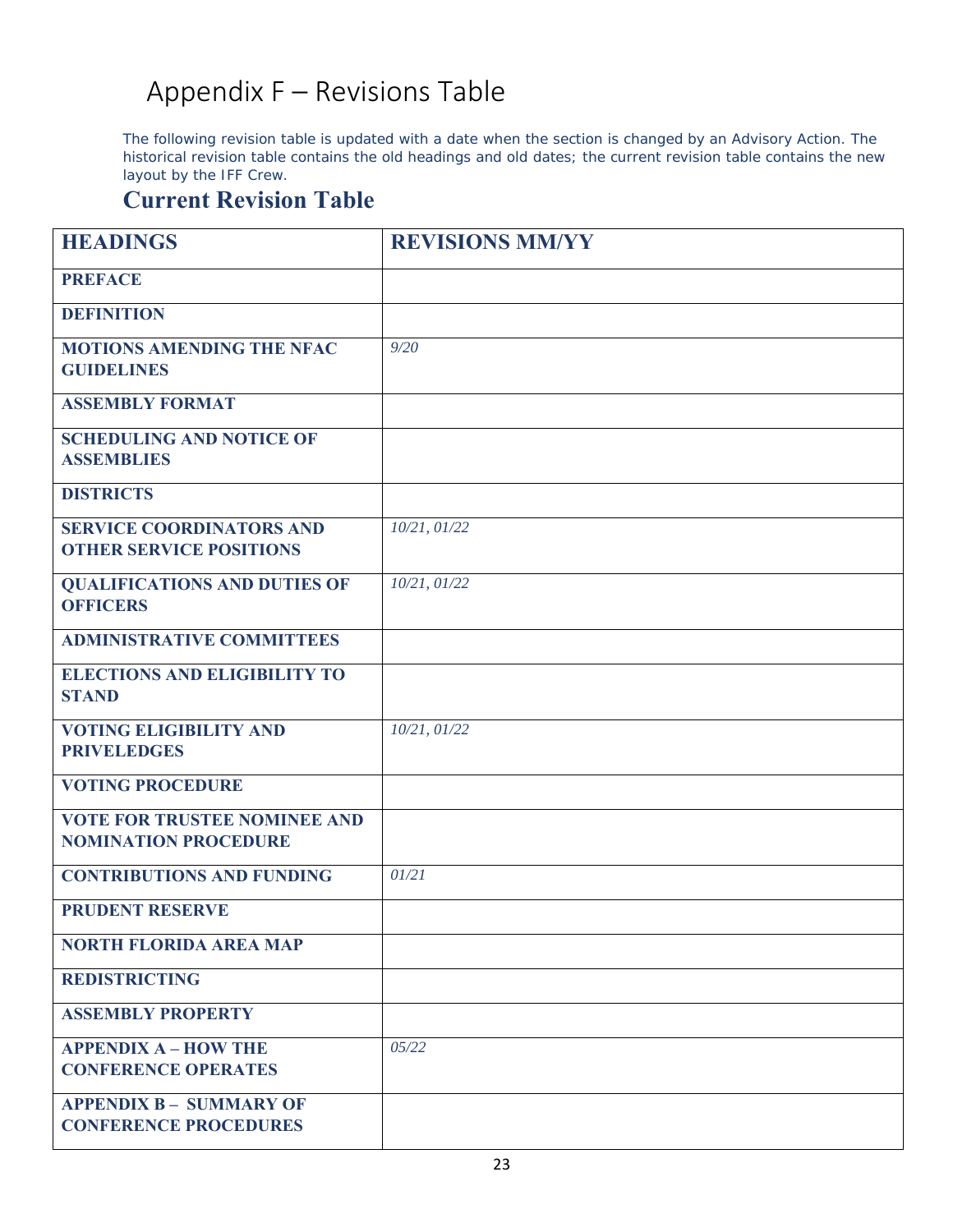| <b>APPENDIX C - NORTH FLORIDA</b><br><b>AREA MAP</b>  |        |
|-------------------------------------------------------|--------|
| <b>APPENDIX D – COMPUTER USE</b><br><b>POLICY</b>     | 0.5/22 |
| <b>APPENDIX E - COMPUTER SIGN OUT</b><br><b>SHEET</b> |        |

## **Historical Revision Table**

| <b>HEADINGS</b>                                                        | <b>REVISIONS MM/YY</b>                                                                          |
|------------------------------------------------------------------------|-------------------------------------------------------------------------------------------------|
| <b>PREFACE</b>                                                         |                                                                                                 |
| <b>DEFINITION</b>                                                      | 4/17, 1/18                                                                                      |
| <b>MOTIONS AMENDING THE NFAC</b><br><b>GUIDELINES</b>                  | 10/97                                                                                           |
| <b>NFAC ASSEMBLY FORMAT</b><br>(MEMBERSHIP & MEETINGS                  | 1/98, 4/17                                                                                      |
| <b>NFAC SERVICE COORDINATORS /</b><br><b>ADMINISTRATIVE COMMITTEES</b> | 10/98, 1/99, 7/99, 3/04, 1/05, 3/06, 10/08, 4/09, 3/13, 7/13, 1/14, 10/14, 7/16,<br>4/17, 1/19. |
| <b>SCHEDULING &amp; NOTICE OF NFAC</b><br><b>ASSEMBLIES</b>            | 7/96, 1/99, 7/99, 10/99, 1/05, 4/09, 3/13, 4/1, 1/19                                            |
| <b>NFAC ELECTIONS</b>                                                  |                                                                                                 |
| <b>ELIGIBILITY TO STAND FOR NFAC</b><br><b>OFFICE</b>                  | 1/05, 4/17                                                                                      |
| <b>VOTING PRIVILEGES</b>                                               | 7/96,4/17                                                                                       |
| <b>VOTING PROCEDURE</b>                                                | 7/96, 4/16, 1/19                                                                                |
| <b>QUALIFICATIONS &amp; DUTIES OF</b><br><b>NFAC OFFICERS</b>          | 7/95, 7/96, 1/99, 7/99, 10/99, 1/03, 1/12, 4/12, 7/12, 4/17, 9/18, 1/19.                        |
| <b>QUALIFICATIONS/DUTIES OF</b><br><b>SERVICE COORDINATORS</b>         | 1/05                                                                                            |
| <b>DISTRICTS</b>                                                       | 1/19                                                                                            |
| <b>NFAC MAP</b>                                                        | 3/04, 4/11                                                                                      |
| <b>NOMINATION PROCEDURE AND</b><br><b>VOTE FOR TRUSTEE NOMINEES</b>    | 1/05                                                                                            |
| <b>CONTRIBUTIONS AND FUNDING</b><br><b>ASSEMBLY ACTIVITIES</b>         | 1/19                                                                                            |
| <b>NFAC OFFICER FUNDING</b>                                            | 4/95, 7/95, 1/05, 10/10, 4/11, 1/13, 4/17                                                       |